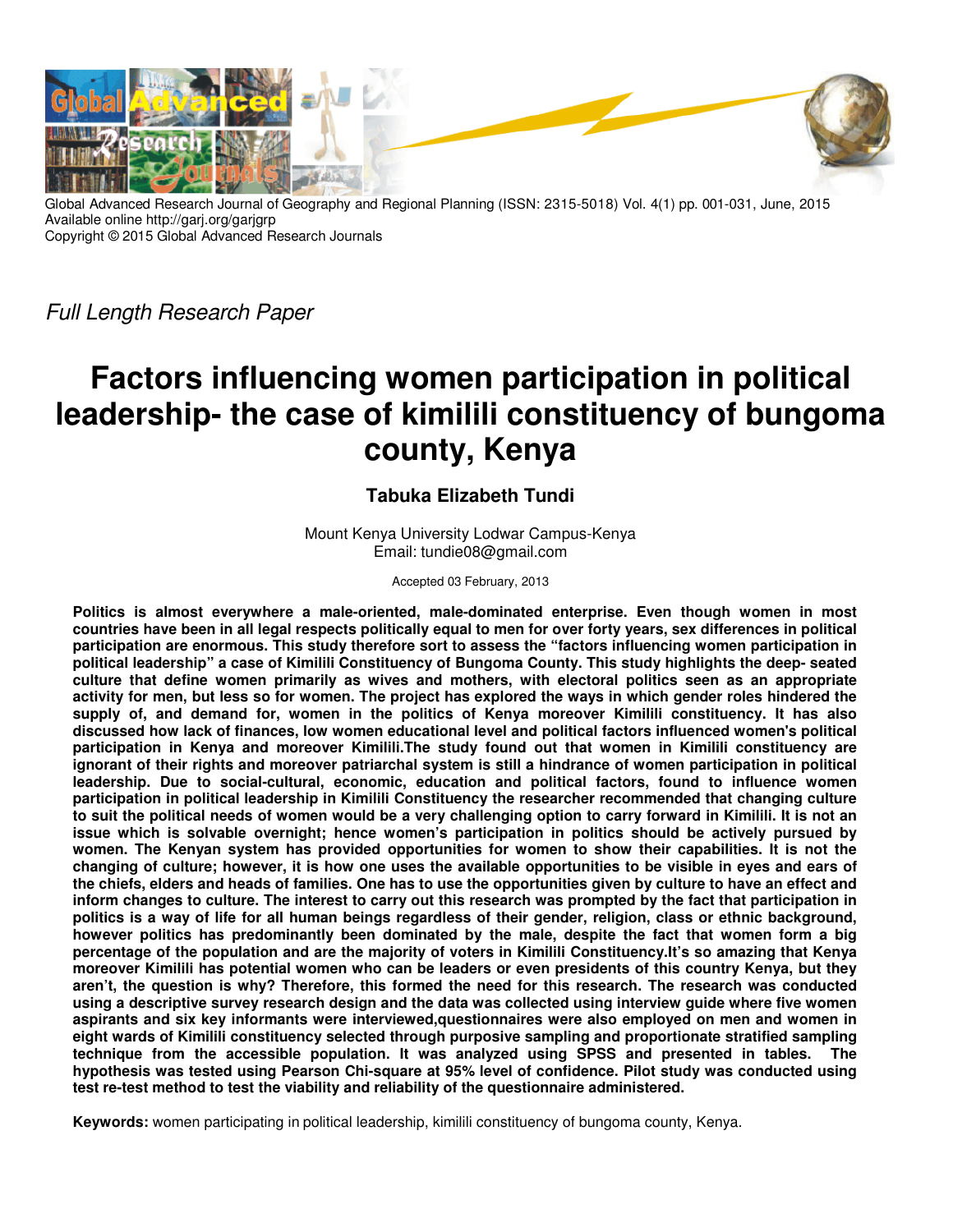## **CHAPTER ONE**

## **INTRODUCTION**

## **Background of the study**

Despite the remarkable progress of women in many professions, politics is not one of them. Indeed, around the world, women have been conspicuous by their absence in decision and policy making in government. When the United Nations First Conference on women was held in Mexico City in 1975, the international community was reminded that discrimination against women remained a persistent problem in many countries; and even though governments were called upon to develop strategies to promote the equal participation of women, political participation was not identified as a priority. Since then, though then has been an increasing focus on women's representation and their impact on decision- making structures, the increased attention did not reflect in immediate results. For example, in 1975 women accounted for 10.9 per cent of parliamentarians worldwide; ten years later it increased by one mere percentage point to 11.9 per cent. (By Theo-Ben Gurirab, Pia Cayetano 25.02.2010). What is puzzling is that the women entering into political sphere is still slow as per June 2008 report women only occupy 18% of parliamentary seats around the world, with regional averages of the percentage of women in parliament vary greatly: Nordic countries - 41.4%; Americas – 21.8%; Europe (excluding Nordic countries) – 19.1%; Asia – 17.4%; Sub – Saharan Africa – 17.2%; Pacific – 13.4% and Arab states – 9.6%; (Interparliamentary Union 2008; Global Database of Quotas for women).

One may ask why is there few women entering the political sphere and why is there variation across the countries in the world? The common explanation is that culture, religion and patriarchal structures limit the women participation into political leadership.

Countries such as Sweden, Argentina, Rwanda, Tanzania and Uganda have made remarkable progress in the political representation (Paxton, 1997). Unfortunately this is not the case for many countries where the pace has been very slow, And some population, Religions, government remain openly hostile to the notion of women in political leadership.

Women in India constitute nearly half the population of the country, but they are poorly represented in the various governance and decision making bodies. The position depicted through the 14 general elections so far reflects a low representation of women in Parliament, State legislatures, in political parties and other decision-making bodies. Less than 8% of Parliamentary seats, less than 6% Cabinet positions, less than 4% of seats in High Courts and the Supreme Court, have been occupied by women. Less than 3% of the administrators and managers are

women. The average percentage of women's representation in the Parliament, Assemblies and Council of Ministers taken together has been around 10%. (UNIFEM: 2000). Women in India raised the issue of representation in politics first in 1917. At that time it was basically a demand for universal adult franchise and political participation. By 1930 women had gained the Right to vote, which initially benefited women from elite families.

Women's involvement in struggles for political and civil rights in India were however sought to be linked to nationalist movements in alliance with males against the common foreign enemy. In any case women's involvement in nationalist struggles changed their lives in that even though they were denied equal opportunities to shape the new state, they gained constitutional and legal rights. But even after the right to vote became a reality for all women, their representation in the parliament, political parties and other decision making bodies remained low even after independence, and after the Indian Constitution came into force in 1950. (Susheela Kaushik: 1993:1996,Veena Mazumdar: 1993). A few women no doubt attained positions as members of parliament and state legislatures and as leaders of opposition, etc. mostly through family dynasties or through male political patronage. However, the percentage of women in legislatures and decision making positions always remained low. Women do not share the power of decision- making and are not involved in policy making in Indian democracy in proportion to their numerical strength. Thus there is a gap between the formal idea of women's participation and their meaningful use of power. (SusheelaKaushik: 1993).

The quest for greater political representation of women is, therefore, still relevant. (Asha Kapur Mehta et al: 2001) Women in India have lesser opportunities of public influence or for entering politics. Women also lack opportunities to move within the hierarchies without patronage of male leaders or mentors. The women's wings of political parties may have given visibility to women in the form of a platform for participation rather than integrating them into central power structures. Women do not have necessary resources to enter and compete in contemporary political arena. Thus improved social indicators in development graphs may not automatically ease women's access to political power or improve political participation and representation. They do not necessarily translate into collective gains nor sustained political power. Of course the scope for women's public activism varies across class, caste and region in India. The effectiveness of women's participation also depends on the local configuration of power and cultural environment apart from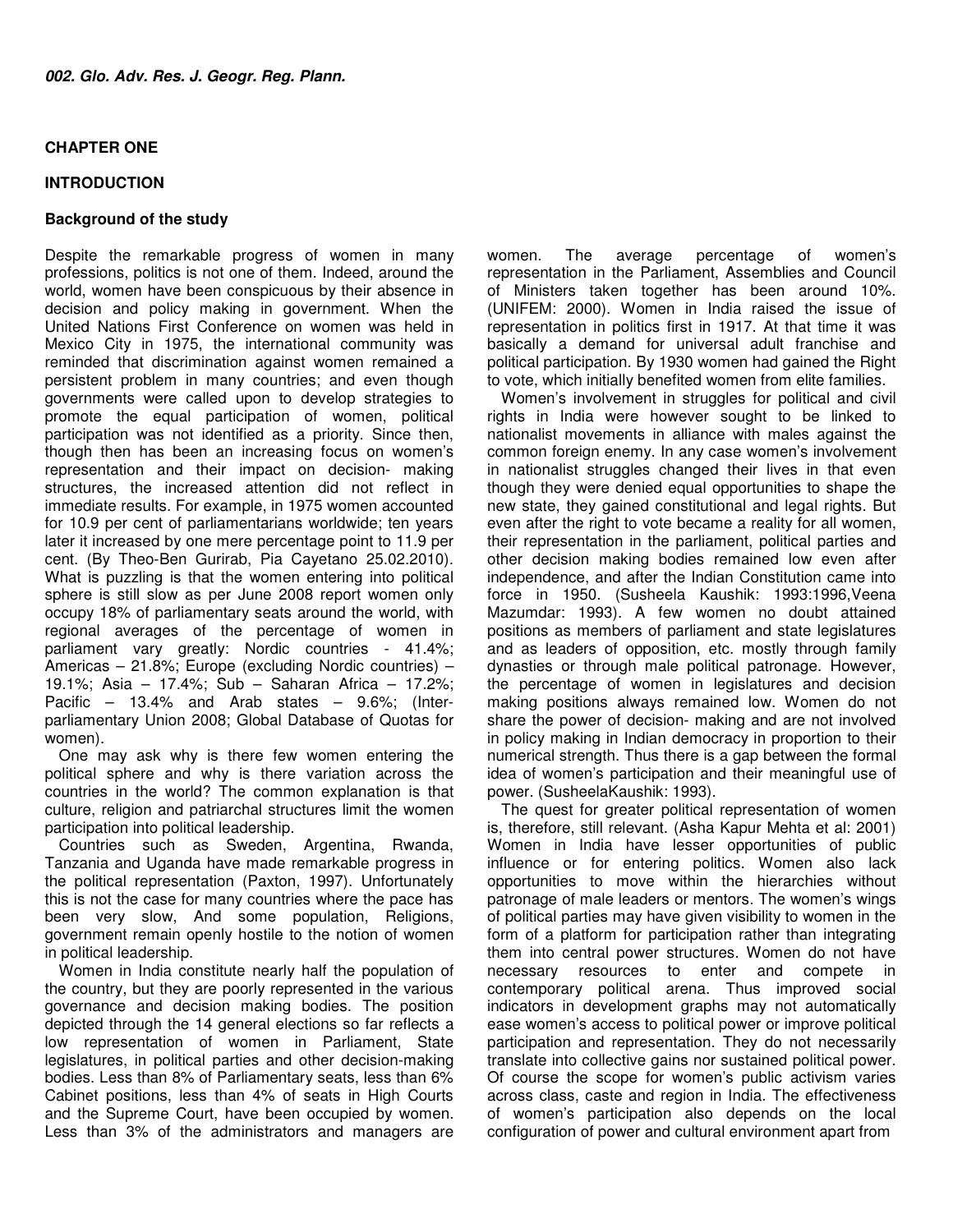problems of poverty, illiteracy, lack of economic resources, negative social and legal environments, family and household pressures, male dominated bureaucracy and politicians that the women face (Basu Amrita, 1992).

The government of Rwanda has demonstrated political commitment at the highest level of leadership in pursuit of its goal of promoting gender equality in democratic governance and political decision -making. This commitment by the RPA government, which came to power in the elections following the 1994 genocide, is to transform Rwanda into a peaceful and prosperous country where the rule of law and human rights are respected. Rwanda's new constitution, adopted in May 2003, reference CEDAW and commits to representation of women at least 30%. This quota has been met and surpassed, as women now hold nearly 49% of parliamentary seats, a greater proportion than in any other parliament worldwide. This could at least partially be attributed to the fact that women in government are now perceive by Rwandans as more approachable and trustworthy politicians than their male counterparts. They are also perceived as being better at forgiveness, reconciliation and post-conflict peace building (Jodi Enda, 2003).

In 1995, Uganda took a bold step to protect and enforce the rights of groups of people who had been marginalized in previous government systems.it put affirmative action for women, youth, and people with disabilities, within the Local Government Act of 1997, and subsequent bills and laws, has rapidly changed the decision-making environment, opening up opportunities for women in particular to enter into political leadership (UWONET, 1998). For example Uganda was one the African countries to have a woman vice president. There are also ministers and other women heading departments in the system. The government has initiated policies that encourage women to actively enter and participate in politics; it has established institutions that directly affect the political life of women and also allows them to access those structures where political power is concentrated. Positions are reserved for women in the councils and at the national level, while other women compete with men and win on their own merit (Uganda government printer 1993). But however Uganda just like many other countries, women are faced by many challenges such as; limited command of language, cultural factors that insert fear in them, illiteracy, men's fears over power gender relations and women's domestic and reproductive activities that limit their mobility and take most of their time leaving very limited time in the public sphere (Mwaka, 1996)

In Kenya women, who form a majority of the population (52%), play an active and significant part in the development of the Kenyan society. Kenya is a patriarchal society and the status of women is relatively low with gender inequality/inequity prevailing in many aspects of the Kenya society. Yet they remain marginalized and

discriminated upon, a situation that is reinforced by existing laws and policies as well as prevailing social-cultural factors. In 2007, a constitutional amendment that would have created 50 special seats for women in parliament was thrown out due to lack of quorum to vote on it. (Parliament Hansard, 2007)

Some members of parliament have stated that creating special seats for women in parliament does not comprehensively ensure political equality between genders, arguing that women must strive to win more elective positions (Hansard 2007). But female candidates who have attempted this in Kenya face a lot of obstacles, lack of resources to campaign, inadequate information about electorate, lack of support from the political parties and even they are rejected by the community because of cultural factors that detect women to be subordinates.

Kimilili constituency has a total population of 320,300 inhabitants. It consists of thirteen wards and this are; Mbakalo, Maeni, Naitiri , Tongaren, Kibengei, Kimilili north, Kimilili south, Kamukuywa, Kabuyefwe, Soysambu, Kiminini, Milima and Ndalu ward of Bungoma County (statoids of Kenya). With the high population of women in Kimilili with 51.4% and being the majority members, women have not successful been participating in political leadership, which raises a lot of concern. Since the formation of Kimilili constituency in 1988 no woman has tried to contest for the parliamentary position until 2007, when one woman tried to contest as a member of parliament in Kimilili constituency and was not successful. The situation in the civic leadership is not any different with one woman from Kabuyefwe ward who contested for the post and she was successful although with a lot of criticisms and strangle.

## **Statement of the problem**

In a continent full of patriarchic societies, Kenya is no exception: Even though the country – having East Africa's strongest economy – likes to view itself as the leading power of the region and has modern, internationally networked institutions, Kenya's politics remains dominated by men – and old men (Kamau,2003). Kenya remains greatly challenged with regard to women's ascendancy into public political leadership positions. Currently, the Kenyan parliament has only about 10 percent women representation, trailing far behind the global average of 18.8 per cent women representation in parliaments (Nzomo, 2003). Some African countries have already attained the critical mass threshold of 33 per cent women's representation in decision making, current statistics in Kenya and Kimilili constituency affirms this situation. Over the past decade, all the countries in the East African region have overtaken Kenya on all measures of gender equality indices. In particular, Rwanda has rapidly recovered from genocide to become the leading country in the region and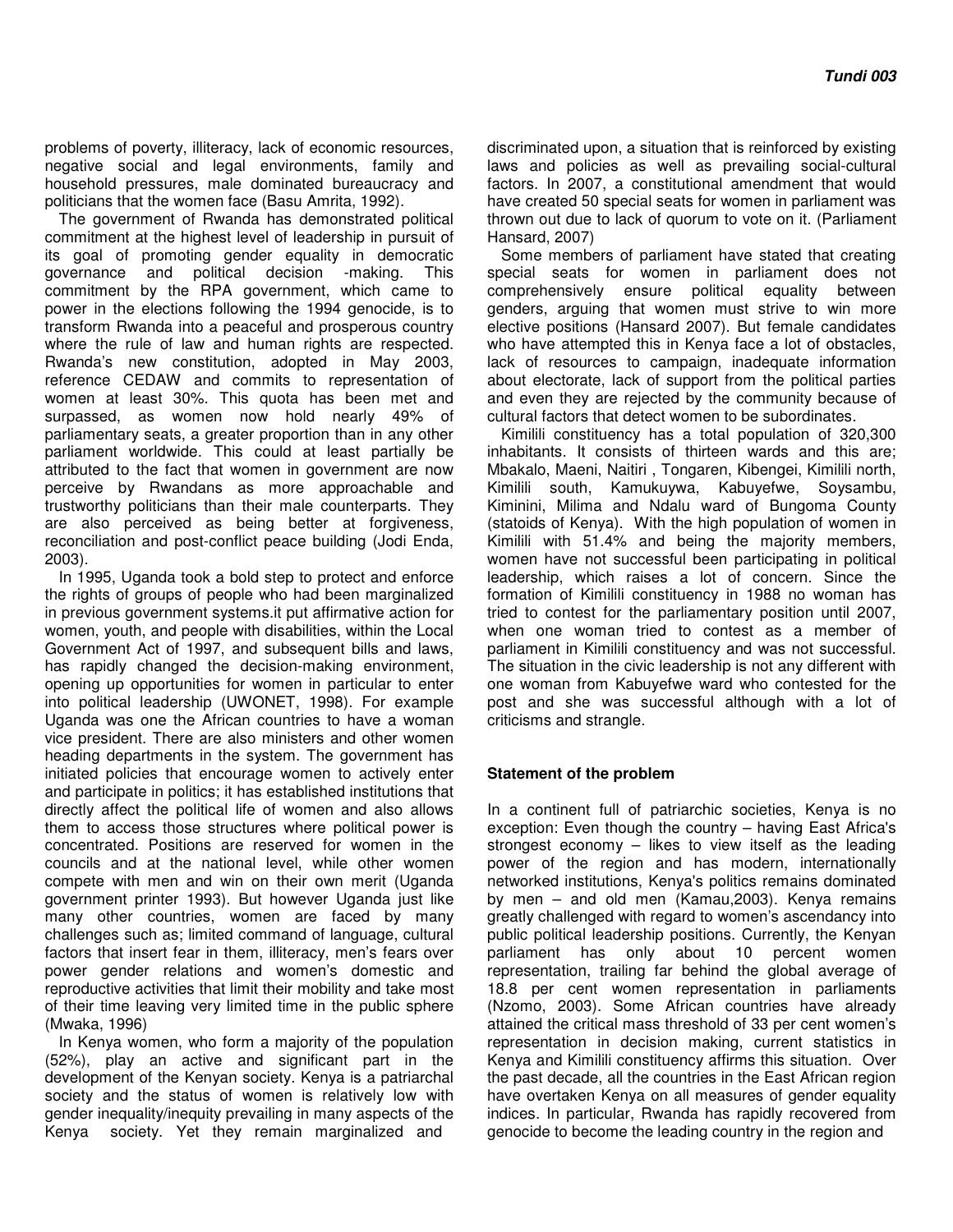the world on its gender parity index, currently standing at 56 per cent women parliamentary representation (Nzomo, 2003).

The dismal performance of Kenya in regard to women's participation in political leadership, despite having pioneered and provided leadership to the post-1990 multiparty women empowerment programmes in the East African region, continues to raise concern both at the level of theory and praxis. Globally, the basic constraints women face as they attempt to participate in politics, though occurring in varying magnitudes in different countries, tend to be broadly similar. It has been argued that Kenya has some unique aspects that continue to keep the numbers of women in politics low, such as lack of an affirmative action law, and the gender insensitive male political culture, which continues to dominate key social and political institutions. This issue requires further interrogation.

Research done by the researcher has shown that no woman has taken part in political leadership especially in parliamentary position in Kimilili constituency since the formation of Kimilili constituency in 1988. In 2007, only one woman from Milima ward attempted to vie for parliamentary seat in Kimilili constituency but was not successful, while in civic seat only one woman managed to be nominated by the political party and lucky enough she was elected at the end. The common factors that limit women participation in political leadership are culture, poverty and patriarchal structures although they are other moderating factors that the researcher did not have control on such as lobbying, ideologies, place of residence, partnership and networking that also limit women participation in the public sphere.

This research study strives to address the factors influencing women participation in political leadership in Kimilili Constituency and provides women with helpful references which can be used to empower women to participate in political leadership.

## **Purpose of the study**

The purpose of the study was to establish the factors influencing women participation in political leadership the case of Kimilili constituency of Bungoma County.

## **Objectives of the study**

The broad objective of this study was to determine the factors influencing women participation in political leadership in Kimilili constituency of Bungoma County, Kenya.

The specific objectives were fourfold:

1. To examine how economic factor influence women participation in political leadership.

2. To establish the influence of education on women participation in political leadership.

3. To examine how cultural factors influence women participation in political leadership.

4. To identify how political factors influence women participation in political leadership.

## **Research questions**

The study attempted to address the following research questions which correspond to the research objective of the study:

1. To what extent does the economical factor influence women participation in political leadership?

2. To what degree did education influence women participation in political leadership?

3. How did culture influence women participation in political leadership?

4. To what extent did politics influence women participation in political leadership?

## **Research Hypothesis**

The research tested the following hypothesis:

H1: There is no relationship between education and women participation in political leadership in Kimilili Constituency of Bungoma County, Kenya.

H2: There is relationship between education and women participation in political leadership in Kimilili Constituency of Bungoma County, Kenya

## **Basic Assumptions of the study**

This study was based on two basic assumptions:

1. The respondents will be willing to spare time to respond to the items in the questionnaire in order to provide vital information for the research.

2. All respondents were able to understand either Kiswahili or English language.

## **Significance of the study**

From the literature review, the role of women in Kenyan electoral politics remains dismally low even by regional standards, and further minimal studies have been done on factors influencing participation in political leadership this situation in Kenya. Various factors were identified such as culture, education, religion; however these factors are not the same everywhere in the world.

The findings of the study sort clarity on factors that had influenced women participation in political leadership. The study intends to be useful to the government and an eye opener to the major stakeholders on factors that has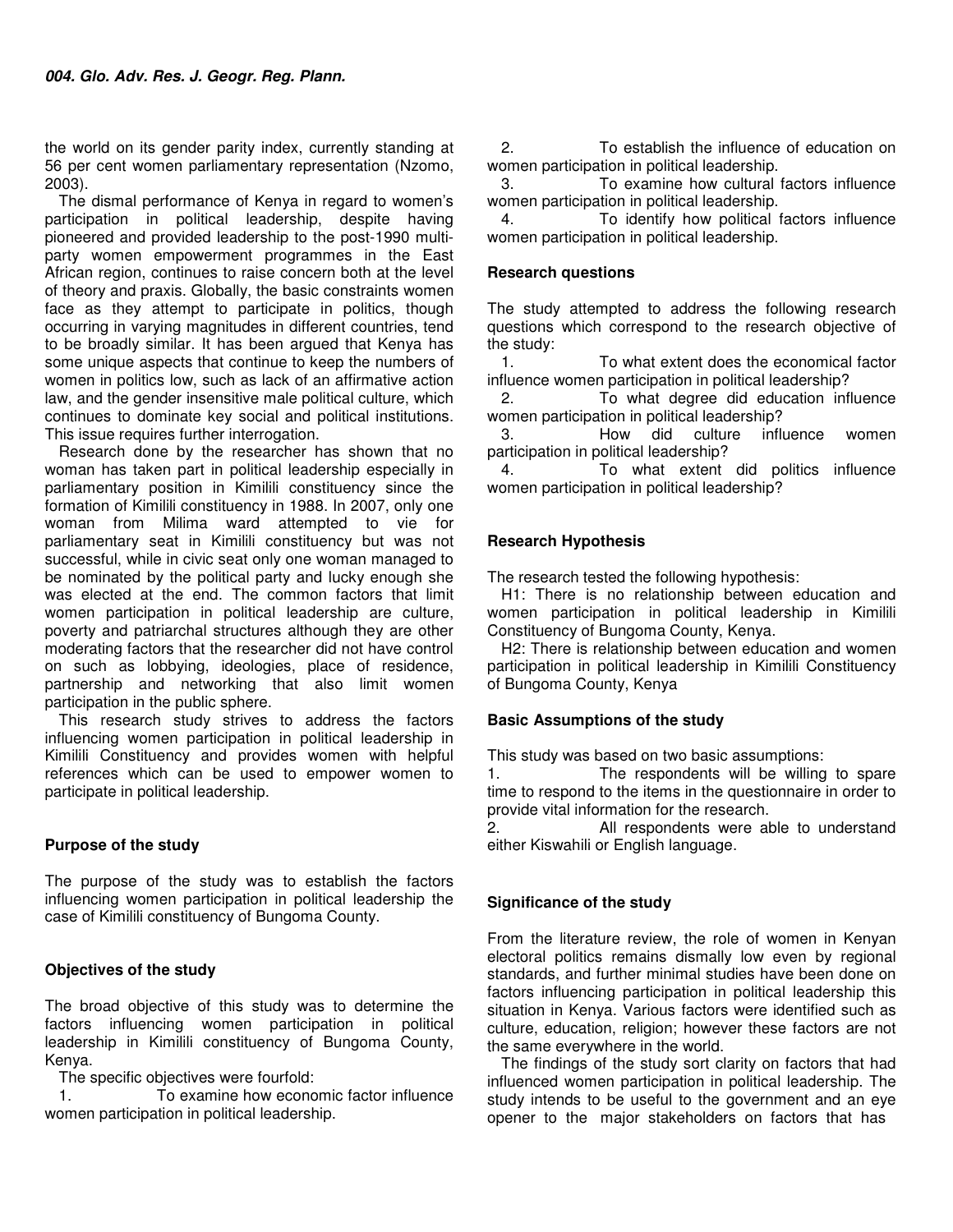influenced women participation in political leadership and what should be done to solve it.

The study also intended to serve as a future reference not only for beneficiaries in Kimilili constituency, but to other areas where the study has been poor and for other researchers who like to know about factors influencing women participation in political leadership.

## **Delimitations of the study**

The study was limited to the neighboring eight wards of Kimilili Constituency. The reasons for this are:

1. The larger Kimilili constituency was too large for the researcher to travel all over the Constituency.

2. The chosen eight wards of Kimilili Constituency are the largest wards in Kimilili Constituency and have a heterogeneous population which ensures a wide spread of potential respondents to the study.

3. The cost and time required to conduct the study was lower because the study was limited to a restricted geographic area.

## **Limitation of the study**

Kimilili being cosmopolitan, the settlers were not from one tribe and therefore key informants mostly being outsiders (come from outside) Kimilili and were not able to reveal some of the important information asked, especially cultural factors.

Due to limited funds the researcher and research assistant were not able to distribute the questionnaires to all the corners of Kimilili Constituency. Thus the reached respondents were the representation of the target population. Most participants demanded for money before responding to the questionnaires. Means of transport was also poor and difficult since the roads were all muddy and impassible due to heavy rains. Within the context and in spite of these constraints, considerable efforts were made not to allow these challenges to compromise the quality of the report produced and also to ensure that the overall objectives and intended purposes were achieved.

## **Definition of significant terms**

In this chapter, the researcher has defined key terms/ concepts that have been used in this study.

*Aspirant:* A person who intends to vie for a political seat either a County representative, Member of parliament, Governor, Senate or President.

*Civic Aspirant:* A person who tried to contest for county, ward or municipality

*Constituency:* The geographical area represented by a member of parliament in Kenya

*Culture:* Is the complex whole which includes knowledge, belief, art, law, morals, customs and all other capabilities

and habits acquired by men and women as a member of society

*Leadership:* The capacity of an individual to influence, motivates, and makes others capable of contributing to the efficiency and success of Constitution they belong to.

*Member of Parliament:* A person elected or nominated to represent his/her constituency in parliament.

**Participation:** Participation to this research is representation of women in political leadership such as in the Wards, County and Constituency.

**Patriarchy:** Is men domination and men orientation system, in all aspects of life being it cultural, political or economic.

**Poverty:** Going short materially, socially and emotionally. Lack of basic needs

## **Organization of the report**

The chapter one presents the background of the study where the researcher outlined the study objectives, the problem, purpose of the study and objectives of the study. It has also stated the research questions, research hypotheses, basic assumptions and the significance of the study. The limitation and delimitation are also addressed and lastly it gives definitions of significant terms. Chapter two of this report gives an outline of the literature review in relation to factors influencing women participation in political leadership. These include economic, educational, cultural and political factors. Chapter three explains the research design which was employed, which was descriptive survey research design; this allowed in-depth investigation on the factors influencing women participation in political leadership. The methods of data collection are also explained, which are mainly questionnaire and interview schedule and data analysis. Chapter four presents data analysis and finally chapter five presents the summary of the research findings, discussion of the findings, conclusion, recommendation and finally suggestions for further studies.

## **CHAPTER TWO**

## **LITERATURE REVIEW**

## **INTRODUCTION**

Women's participation in politics cannot be isolated from their overall socio-economic status, the following factors in particular: Women usually do not have equal access with men to the means for participation, such as the enabling skills acquired through education and training or controlling the means of production or access to the information media, including the new communications technologies. They often do not have decision-making power within the household to translate into the public sphere; in many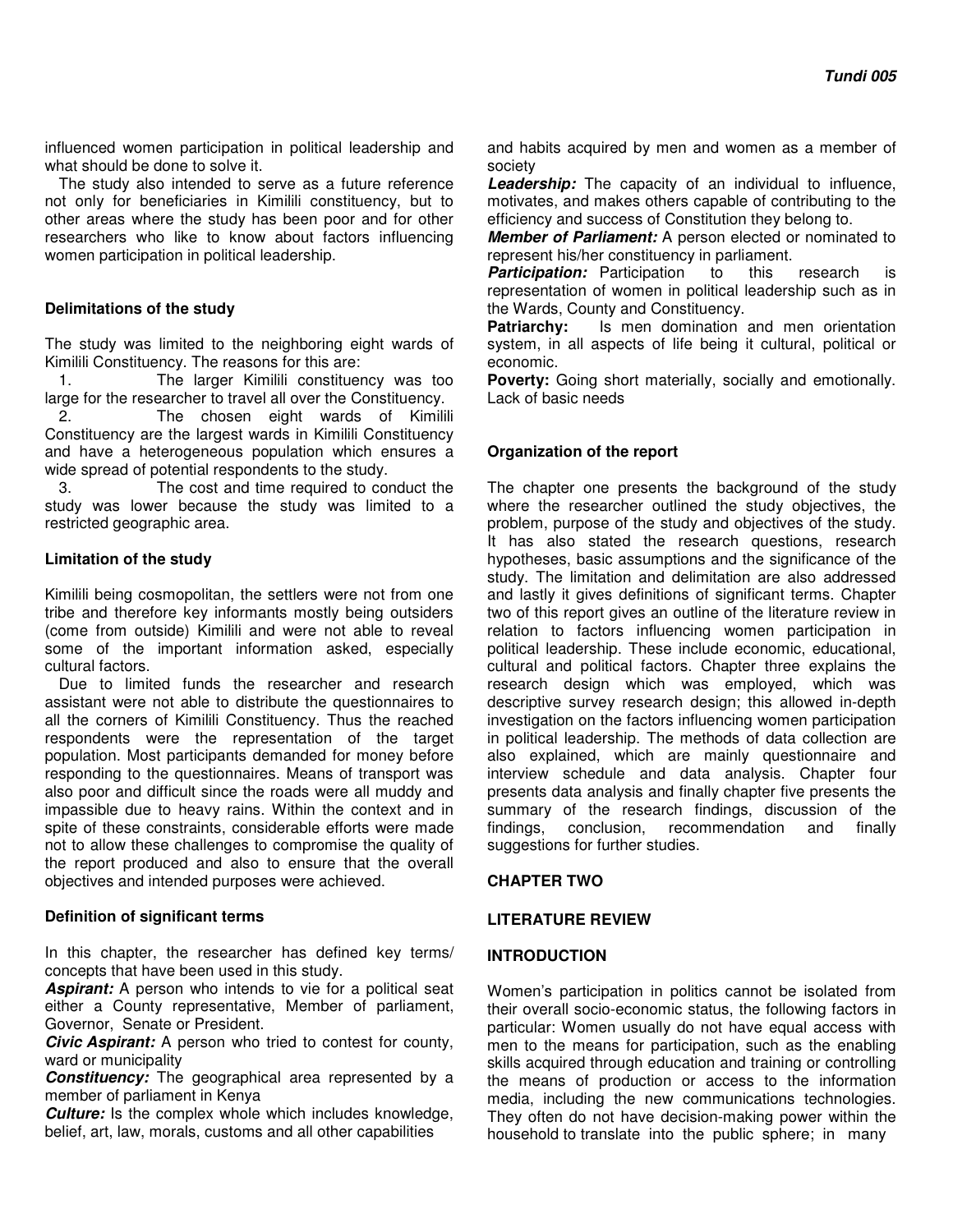developing countries, their possessions, including land and other collateral, are legally the property of their husbands, fathers or sons. For this very reason, they have not been able to overcome gender biases and other barriers that obstruct their access to political decision-making. And in that case women who want to enter into politics find that the political, public, cultural, economic and social environment are often unfriendly or even hostile to them, This review thus presented an overview of research on factors influencing women participation in political leadership. Focus was on research from other countries and relate their argument to the Kenyan context. This discussion has mainly revolved around the major independent variables namely educational, economic, political and social aspects. At the end of this chapter the researcher was able to give a conceptual frame work.

## **Economic factors influencing women participation in political leadership**

Due to lack of resources, many women aspirations are disadvantaged to run for political office. For women to participate effectively in the political process, substantial amounts of resources are required. These include finances, time, infrastructure and people (Women Direct Service Centre, 2006).Of the resources required, finances are the most difficult to access.

In order to understand how economic factors affect Kenyan women especially in Kimilili constituency in the modern political dispensation, it is necessary to make clear the structure they operated in before the colonial period, during the colonial era and after the colonial period. House-Midamba (1990) argues that the statues of Kenyan women deteriorated during colonial rule. According to Midamba this deterioration was particularly noticeable because in the pre – colonial era, 'although women were to some extent subordinated to men under the African Customary law, in many respects the role of men and women were complementary in nature' (House-Midamba 1990).

Even though Kenyan women had certain powers in the pre-colonial times, Kenyan traditional culture was predominantly patrilineal and patriarchal. In this environment, men were the predominant force (Odinga, 1967). When the colonialists took over control of the country, they also emphasized male dominance by transferring men's supervisory rights over land to individual legal ownership (Elkins, 2005). As a result of this individual land ownership, women would be denied access to land, something that was new and foreign (Lovett, 1989). This situation exerted a negative impact on the status of women in property ownership. Besides women losing land ownership and control to men (initially to colonial settlers and later to African men), the status of Kenya women was significantly affected by the coming of colonialists.

According to Onsongo (2005), colonial laws disrupted and displaced women's gender roles. This was done through introduction of cash crops, formal education and the monetary economy. While some men secured employment either in large cash crop farms or as clerks in government offices, many women remained in rural areas producing subsistence food. Formal education was also mostly available to men, which meant that the majority of women remained illiterate and, therefore, could not participate in modern economic transactions (Odinga, 1967).

Women's work (which was mainly domestic) was classified as non-work since it did not fit into the colonial system's economic criteria (Onsongo, 2005). Moreover, due to migrant labor that led to movement of men to urban areas, rural families became increasingly female-headed, driving many of them to serious poverty levels they had not experienced before. It is also documented that colonial state policies limited and controlled women's ability to migrate and work in urban areas (House-Midamba, 1990). Although writing almost twenty years after independence, Obbo (1980) notes that females who migrated to urban areas alone, that is, not as wives, were always viewed as problematic by both urban authorities and migrant men.

In the early stages of colonial rule, the government worked to restrict the movement of women, especially unmarried ones. The aim was to keep women in the villages so that men could be encouraged to return to the rural home. This arrangement would guarantee a regular supply of labor both in rural and urban areas. This new division of labor seems to have created male breadwinners with women dependent on them, a situation that created a sense of powerlessness among women, which continues to affect their participation in public decision making (Onsongo, 2005; Kamau, 2007).

Despite the fact that the first ten years of Kenya's postindependence under Jomo Kenyatta was characterized by economic growth and diversification the period was also marked by disputes among ethnic groups, and huge gaps between the rich and the poor. Even though the promise given to Kenyans by the new leaders was to eradicate poverty, ignorance and disease, this has not yet been realized to date, and women and children have suffered the brunt of the problems that are associated with these three evils. (Nzomo, 2010) actually it's this three evils (poverty, ignorance and diseases) as mentioned by Nzomo and more specifically poverty that has been an uphill task for most aspiring women politicians.

Following Rema Hammami's study "Labor and Economy: Gender Segmentation in Palestinian economic Life" (1997) argues that women are often forced to work outside of the wage-labor market in part because they lack access to this sector and in part because of the male-dominated nature of the labor market. This study found that "significant pay differentials exist between males and females doing similar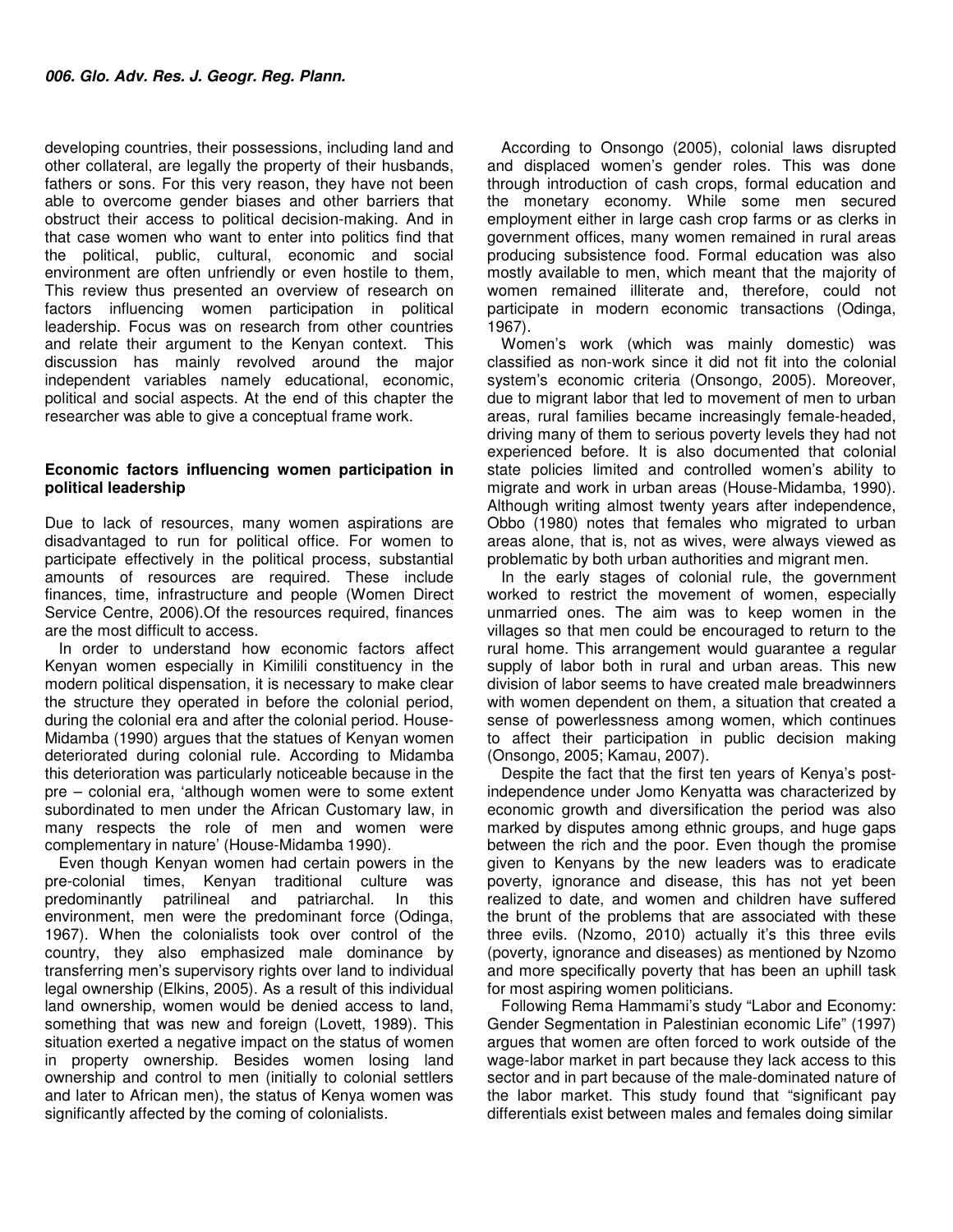work at all status levels and sectors of employment" (Hammami 1997: 41). Women as a result are forced to choose the other sectors, particularly the agricultural sector. However, official statistics treat women's labor as "help," as "unpaid family labor" while men's labor, including similar agricultural tasks otherwise performed by women, is often included in employment and unemployment statistics.

Am sure if Hammami did the same study in Kenya and moreover in Kimilili the findings would be much alike, and if so I wonder how many women from "unpaid family labor" can afford millions of money for campaigns. Women's (non-) participation in the labor force influence their participation in public sphere (Yoon, 2004). According to Kenworthy and Malami women who find themselves in the formal wage labor force are more likely to enjoy political representation. They have greater financial independence as well as higher levels of self-esteem (Kenworthy and Malawi, 1999).According to them women who are not found in labor force have no financial independence and thus makes it particularly difficult for women to participate in political life. Although Kenworthy and Malami argument can be true to a certain extended but we have women who are financially stable, they own big firms and others have well-paying jobs what prevents them from entering into political leadership?

According to Mitullah (2003) report, two of the women elected in Kenya's  $9<sup>th</sup>$  Parliament indicated that they had spent Ksh 800,000 and Ksh 1.3 million, respectively, for the campaigns. These figures may have been low for the hotly contested 2007 elections. Campaign expenditures which, as noted by Mitullah (2003), include nomination expenses, printing of fliers and hand bills, hiring of public address systems, mobile phones, agents' fees, campaigners' expenses, hospitality, transportation. accommodation and subsistence for candidate's team must be met.

As indicated at the beginning of this chapter, economic and political developments do not go hand in hand for women. The situation of a number of the oil-producing states is only the most glaring case in point (UNDP. Human Development Report 1995). Even in Kenya moreover in Kimilili, many women in politics suffer from entrenched, often subtle discriminatory attitudes. Nonetheless, poverty remains a major impediment largely because the daily struggle for survival precludes time for women's engaging in political activity. Worse still, povertystricken women do not yet seem to have benefited from women's entry into politics. A number of women who might otherwise embark on political lives are discouraged by the lack of funds not only for financing electoral campaigns, but access to resources adequate to undertaking significant initiatives. These may entail extensive (and expensive) research, as well as outreach and public information efforts. Finance has been one of the sources of constraint that prevent women from participating in the government

process especially at the local level (Nzomo, 1994: Ofei-Aboagye, 2000).

Finances have come out as a challenge that women face in Kimilili constituency, even though men also face this challenge. However, given the gender dimensions of wealth distribution in Kenya and moreover in Kimilili constituency, this problem definitely affects women more than men.

## **Educational Factors influencing women participation in political leadership**

Education is the process through which individuals are made functional members of their society (Ocho, 2005). It is a process through which the young acquires knowledge and realizes her potentialities and uses them for selfactualization, to be useful to others and herself. It is a means of preserving, transmitting and improving the culture of the society. In every society education connotes acquisition of something good, something worthwhile (Ministry of Education Report, 2010).

According to American sociologists Burns, Schlozman and Verba (2001) assert, that education is an 'especially powerful predictor of political participation.' Education instills interest in political matters and educated women would be more adept to seek elective office (Yoon, 2004). Education therefore plays an important part in shaping one's life. In the colonial time only those parents converted to Christianity tended to appreciate the importance of formal education were usually taught welfare and domestic subjects such as cookery, tailoring, home science, and such like subjects, meant to prepare them to be house wives and mothers. The education system failed to empower women as equal to men in public and development arena (Synder and Tadesse 1995).

There is considerable evidence for the claim that access to education can bring about changes in cognitive ability, which is important in a woman's capacity to question, to reflect on and act on the conditions of their and gain access to knowledge, information and new ideas that will help them to do so(Jejeebhoy, 1995).

Education increases the likelihood that women will look after their own wellbeing including that of their family. There are also other effects associated with education that suggests a chance in power relations within and outside the household, educated women participate more in decision making issues than those who are not, education increases the capacity of women to be able to deal with outside world including government officials and service providers of all kinds (Kabeer,2005).

Since women are excluded from leadership roles, they are deprived of opportunities for leadership skills training. Girls have less chance for schooling and opportunities are drastically limited for them to develop skills and talents in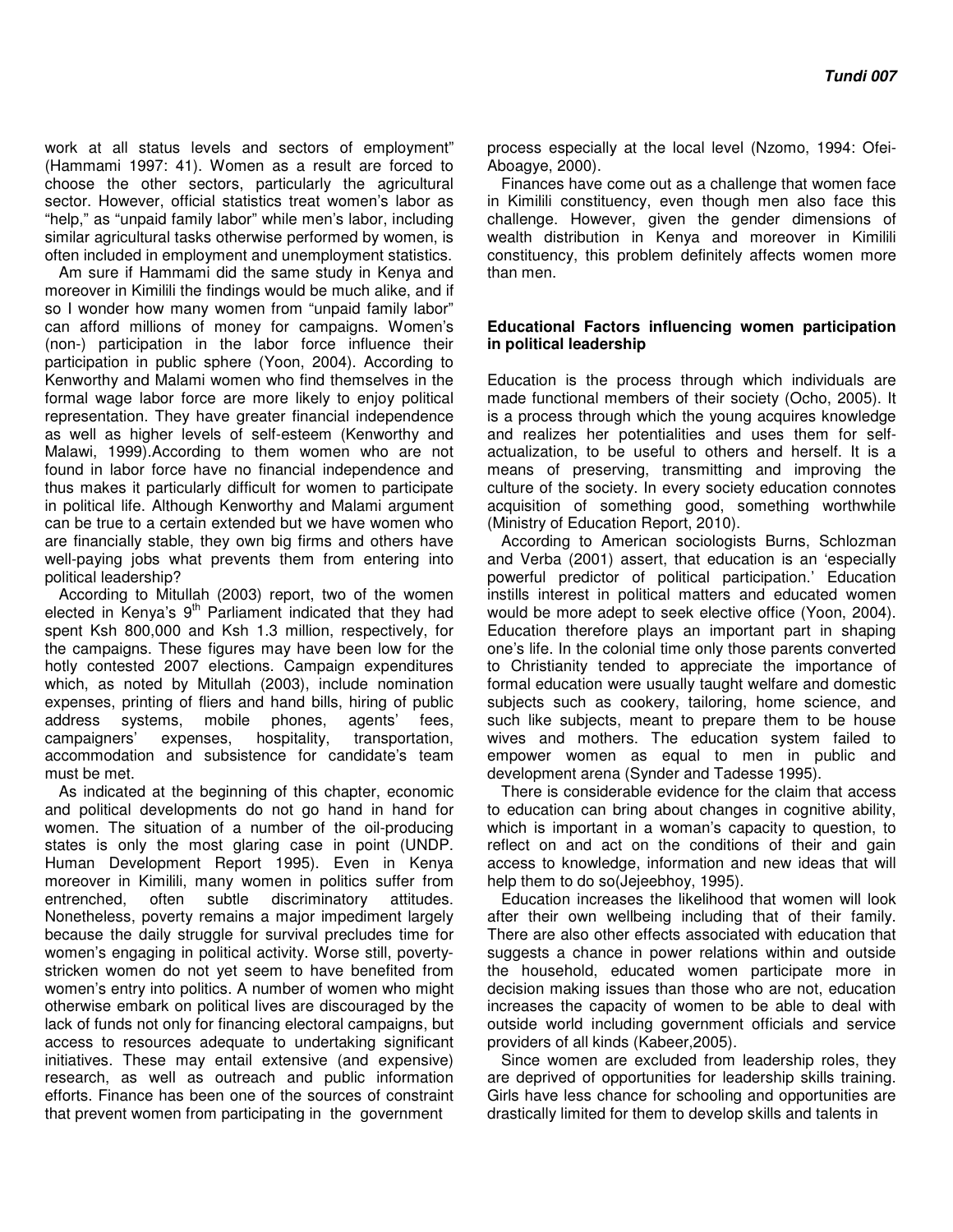the public sphere. They are praised for obedience and subservience, implicitly dissuading them from aspirations to leadership. Higher education is a privilege many women do not enjoy. They are passed up for training opportunities at work because it is not cost efficient to invest in women who may give up work anytime for the sake of family. Domestic responsibilities make it difficult for women to go for training or further studies because they simply do not have the requisite hours for study (IPU, 1997).

Illiteracy therefore has deterred women from full participation, prompting the adoption of certain measures in electoral systems to ameliorate its impact (Sabbagh, 2005). Illiteracy with regard to the law is still one factor to be contended with (Hammad, 2000).

According to Nadowli Assembly member (2005) "English language which is the mod of communication at the Assembly level serves as a barrier to women who had low level or no education to participate in the Assembly election and also its deliberation." This comes to confirm the assertion made by the Northern Easter School (2006) that due to low level of education or complete lack of it, women cannot read and understand a lot of things that enlighten them, and to have enough knowledge about the local level governance hence their inability to participate in the decentralization process.

In a study done in by Damson and Kanyuka (1992) in Malawi, the behavioral norms and expectations that result from gender structuring begin in the home and community and are subsequently taught and reinforced in the school setting. Too often girls learn at an early age that they are expected to limit themselves to activities at home and are tracked to courses at school that reinforce their roles as domestic producers and reproducers and that may exclude them from other productive careers or public life What Nagat El-Sunbary refers to as the "cult of domesticity" in middle-east, and this also applies to sub-Saharan Africa, Kenya and Kimilili being part of the same. In the same study it was observed that career expectations of parents for their daughters and the daughters own aspiration were much narrower in range than those cited by sons. The choice of careers for girls was limited to nursing, teaching, secretarial, and clerical; this situation influences women from participating for the same position as men and weakens in entering into public life.

A related study was done in Chonyi district by Mnyazi (2010) and she found out that only 7% of women have gone through university while 7% have gone through tertiary education. Majority of respondents Mnyazi interviewed were women and 52% were illiterate, this clearly means that most of the women do not qualify nor informed of issues affecting them to be able to enter and actively participate in politics or even understand and criticize issues that affect such women entering politics.in her study Mnyazi also found out that boys who receive both primary and secondary education total to 63% compared to girls 37%. This contributes negatively in the

women's participation in development and more specifically entry into politics (Mnyazi, 2010).

If literacy gives some form of power, the literate spouse (man) in the household declines in his position. Rockhill study of Hispanic women illiterate in English in the U.S found a strong reluctance on the part of the husband to allow their wives to become literate (Kathleen, 1987).This resistance to women literacy has been found in several African settings (Lind and Johnston, 1986), worsening the likelihood of women being able to enter into politics. Greater physical mobility by men, promotes greater social contacts with other groups and thus greater participation in public life compared to their women counterparts. Language promotes interaction and exposure with others, thus one becomes informed on issues and is able to influence issues that affect the community, which are disadvantaged (Lind and Johnston, 1986).

Girls are traditionally socialized to play their allocated roles in life, that of wife and mother which is understood to be inferior to that of her husband or father (Ngwira, 1998). Having acquired education in preference to the girl, male children have access to better salaried employment opportunities, in turn making parents prefer future investment on education on the boy child over the girl. The boy due to the educational advantage he is more exposed to the public and participates better in politics than the girl (Chasaina, 1994).

Uganda has made impressive progress in education. As a result of universal primary education, primary enrollment rose from 3.0 million in 1997 to 7.6 million in 2003, with the percentage of girls rising steadily to 49.3 percent in 2003. Despite these significant achievements, however, the lowest income quintiles are less likely to attend primary school than higher income quintiles or to do so consistently. At the secondary level, the majority of the population has limited access, and gender inequalities remain large, with 20–35 percent more boys in senior one to senior four and more than 60 percent more boys in senior five to senior six. (Dollar, D. G. 1999).This Inequality of access to education and training of women hinders there entry into political leadership.

It has been said of women in Kenya that not only are societal customs and attitudes to blame for their small part in politics, but their education and training tend to make women accept their secondary status as the natural order of things (Duverger, 1975 as cited in Nzomo, 1997). It would seem there are other barriers that make it difficult to attain equity even after policy and legal interventions.

According to 2011 KCSE results there is a clear gap between boys and girls performance and this explains why women are more illiterate and the reason why they cannot challenge their image posed to them by the society to enter into public sphere. Out of 411,783 candidates who sat for 2011 KCSE examinations, the number of girls who sat for the examination was 182,612 while that of boys was 229,171. The number of boys was more than that of girls in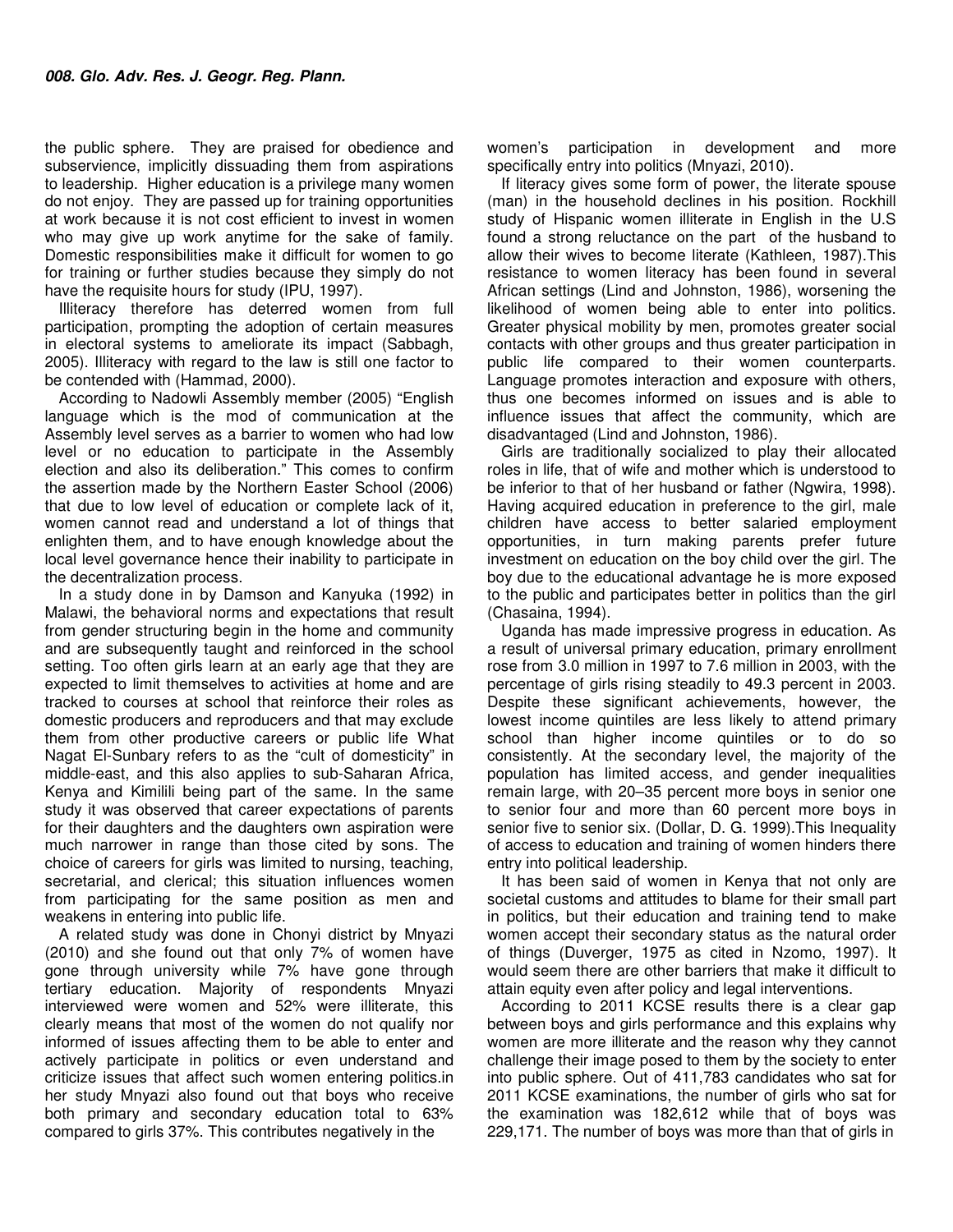all counties except in Kirinyaga (www.knec.ac.ke). Looking at the variation it is most likely that boys always pursue courses that place them at the leadership position unlike women who in most cases take courses that prepare them for private life.

## **Cultural factors influencing women participation in political leadership**

According to Mutongu Cultural influences are very strong tools of group control to all people in a place, because they share cultural aspect which comprises of norms and values, relationship networks and interactions. These norms and values although humanly designed capture the mindsets of people and become the determining factor in the behavior of the society (Mutongu, 2005).Therefore to transcend our limitations, we must acknowledge that our perceptions are related to our location and interests.

Culturally, leadership has carried the notion of masculinity and the belief that men make better leaders than women is still common today. Although the number of female leaders has increased, they are often named as an afterthought. According to Højgaard (2002), the societal conventions regarding gender and leadership traditionally exclude women, and top leadership is viewed as a masculine domain. The same author further argues that the cultural construction of leadership in itself instigates difference and this is only now being transformed or contested as women gain access to leadership positions. In African societies, it is believed that men lead and women follow (Ngcongo, 1993, in Grant, 2005). It is not uncommon in rural villages in Africa to find the man literally walking ahead of the woman. Different reasons may be advanced for this but ultimately it illustrates the deeply held notion of leadership as masculine.

As in most other parts of Africa, women are a massively disadvantaged group in Burundi. Women's social status and role are to a large extent shaped by a patriarchal set of norms, which subordinates them to their fathers or husbands, and relegates their role to the domestic sphere despite a reformation of laws, practices and institutions to guarantee gender equality in recent years, women continue to be a socially, economically and politically marginalized group in Burundi (Kiambi, 2008). While having enjoyed the right to vote and to stand for election since the country's first democratic elections in 1961, Burundian women have traditionally been excluded from political life. Despite Sylvie Kinigi, who served as prime minister of Burundi from 1993 to 1994, women's political representation in national and local decision‐making institutions has until recently been negligible( Kiambi, 2008).

Cultural beliefs about the roles of men and women inhibit women's advancement to top leadership as much as it does in politics (Pandor, 2006). Some Africanists argue

that patriarchal culture, which relegates women to subordinate roles, has been a major barrier to female political representation in Africa because it not only discourages women from becoming candidates but also lowers their probability of winning elections (Geisler, 1995; Gordon, 1996).

Like Burundi, Nepal is a society characterized by a strong patriarchal culture, where women traditionally have been marginalized from participating in public life. Women's social status and relative equality with men varies among Nepal's various ethnic groups, regions and castes. Yet, their position is normally determined by patriarchal traditions, in which the predominant view is that women are subordinate to men and their role should be confined to the domestic sphere, where their main duties involve child‐raising and household chores (UNESCO, 2006). In combination, discriminatory cultural practices and laws pose major hurdles for achieving gender equality in Nepal, and women are falling behind men in areas such as education, economic empowerment and political participation (Meena, 2003). Although women have had the right to vote and to stand for election since 1951 and the government in 1991 ratified the CEDAW without any reservations, women's voices have long been silenced in Nepal.

Women have traditionally had little opportunity to participate actively in political life, with few or no women represented in the legislative, judiciary and executive bodies (Kabir, Farah, 2003). Some concrete efforts to ensure women's representation in local and national politics were made prior to the peace process? (Nepali and Shrestha 2007: UNFPA 2007). However, women had never comprised more than 6% of Nepal's parliamentarians before 2007(IPU 2010), and the few women in political positions were mostly limited to the upper caste or were close relatives of male politicians, and largely subordinate to male members and leaders (IDEA, 2008).Basing on Burundi and Nepal, their cultural context is heavily patriarchal. The common perception is that the political arena is for men, and that it is less preferable for women to become legislators.

The socialization of the girl child in many societies is also to blame for perceived inabilities on the part of women. To quote Melody Emmett (2001), "The life passages of women are not sacramentalised, celebrated or even acknowledged". This is illustrative of the position ascribed to women, right from the birth of the girl child, in comparison to the boy child and the subsequent position of men in society. In many African cultures, the rituals and rites of passage pertaining to the boy child nurture them for leadership positions, whether at local or national levels of governance, in business, politics or public administration. Religion tends to cement these cultural norms. As observed by Emmet, all mainstream religions have stereotypical roles for men and women where women are perceived as less equal than men, often being kept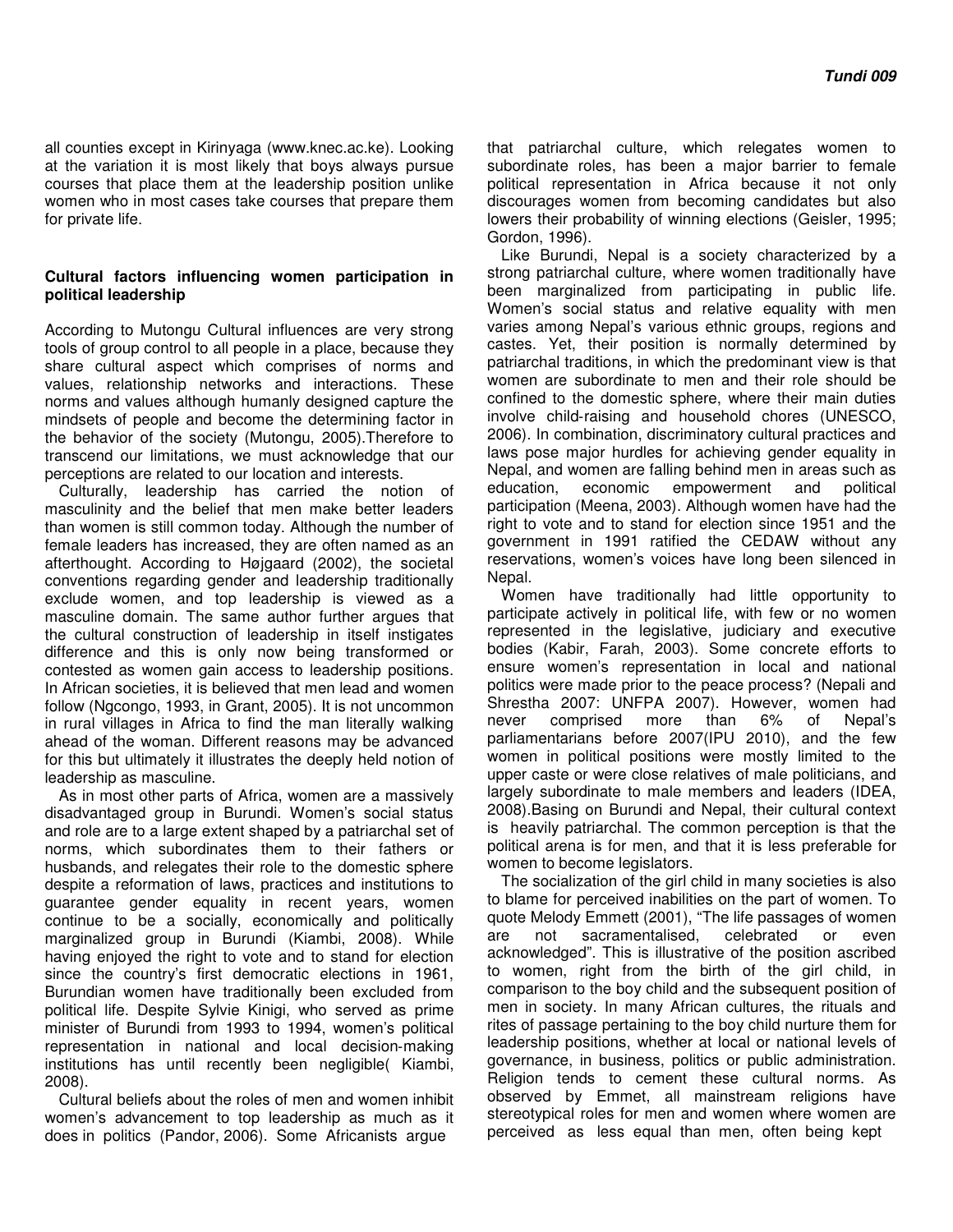separate in the way roles are assigned. In her discussion of women's experience of religion, Emmet (2001) analyzed the rituals performed for and by men in various religions (including Hinduism, Islam and Christianity), finding that men are generally valued and empowered by religion in many ways. Women do not enjoy such privilege, being disempowered by religious structures and practices.

Emmet argument actually corresponds with theories of socialization which have long emphasized the enduring division of sex roles within a society especially the existence of egalitarian or traditional attitudes towards women in the private and public spheres (Duverger, 1955). Socialization theories emphasize that these attitudes are acquired early in life through formative agencies, including the existence of traditional sex role learnt in the home and family, local community, and in schools and the workplace. (Duverger, 1955)

According to Lubega (2000) traditional concept of women in Uganda places them in an inferior position in relation to men. The assumption that a woman cannot do what a man can do is entrenched by traditional customs and norms in Uganda. Just like a proverb used in Uganda says "The woman grinds the flour but doesn't decide which ox shall be slaughtered." (Runyankole/ Rukiga) this explains why women in Uganda often lack a voice in decision making in the household as well as in the public sphere and they also often lack control over income, even when they provided the labor for it. Women also lack incentives to raise cash crops, because men tend to control the resulting income (World Bank 2005b).

Women in Uganda lack control or ownership of the resources of production, although they may have access to it, culture dictates that land inheritance is through the male lineage, which deprives women the right to control land on which they produce and this implies that, the produce belongs to the male land owner(Mwaka 1994) this actually influence women participation or entry into politics, in that women would not be financially empowered to successfully compete with men in politics since Ugandan women remain total dependent on men and therefore they cannot challenge their position and this greatly influence their participation in public sphere.

According to World Bank report number 29913 prepared for Rwanda institutional reform credit project, before the outbreak of genocide in 1994, Rwandan society was historically been essentially patriarchal, women faced official legal discrimination. Women's property and inheritance rights were governed by customary law. Women had only usage rights over property, be it household goods or land, while the actual ownership remained in the hands of her husband or father. In addition, women could not inherit property or land. Women played a predominantly domestic role while men monopolized the political arena. Political decision-making at the community and national levels was almost exclusively the province of men (World Bank report, 2004)

although women constituted over half the economically active population in the years leading up to the genocide, they rarely benefited from their labor because of the discriminatory laws which denied them land ownership and informal discrimination which limited their ability to obtain credit and further support them enter into politics (Groot, 2008).

Like many African countries, a majority of women in India do not work (employed) and by implication spend most of their time at home performing their gender roles. In organized sectors where there is job security the percentage of women employed compared to the total workforce is still low (Ghopalan and Shiva 2008). Given that few women are in the workforce, their participation in political life is limited. Despite a large number of turning out to vote, the proportion of women represented in the political life is still low.one may wonder why the low turn up of women representation in the public sphere and yet the Constitution of India is based on the principles of equality and guarantees equality before law and equal protection to all its citizens. It not only guarantees fundamental rights and freedoms, but also prohibits discrimination on the basis of religion, race, caste, sex, and place of birth.

Women in general work between fifteen and eighteen hours a day. The domestic division of labor allocates the most tedious and heavy work to women. Their routine includes childrearing, preparation of food, farming, harvesting, fetching water, and marketing their produce which in end is owned by the man. This workload prevents women from actively entering into politics and has further a negative effect on the health of the women (Mughenyi and Banya 1994)

Many analysts (Sawer, 2000: Yoon, 2005) state that women's household responsibilities negate women's political ambition and are a barrier to their representation in politics. Their family obligations and 'the difficulties involved in reconciling a career and a family' make them reluctant to take elective office, which demands time (Fox and Lawless, 2005). Women generally have limited time 'at their disposal to cross the boundary of their private lives into the public sphere' (Rai, 1994). Crossing the boundary of the private sphere into the public sphere is more difficult in developing countries, where childcare facilities are not readily available.

By tradition the public sphere is male domain. Men venture into the word as workers and traders, academics and artists, inventors and scientists, legislators and enforcers of law and order, as well as spiritual and secular leaders. Women, on the other hand, have been confined to their homes and relegated to the background (Rounaq, 1998). Traditional gender roles make women primarily responsible for children's upbringing and home maintenance tasks. Women are expected to focus their lives on taking care of their families to the detriment, or exclusion, of other concerns. Boys are given priority for schooling over girls whom, it is assumed, will later be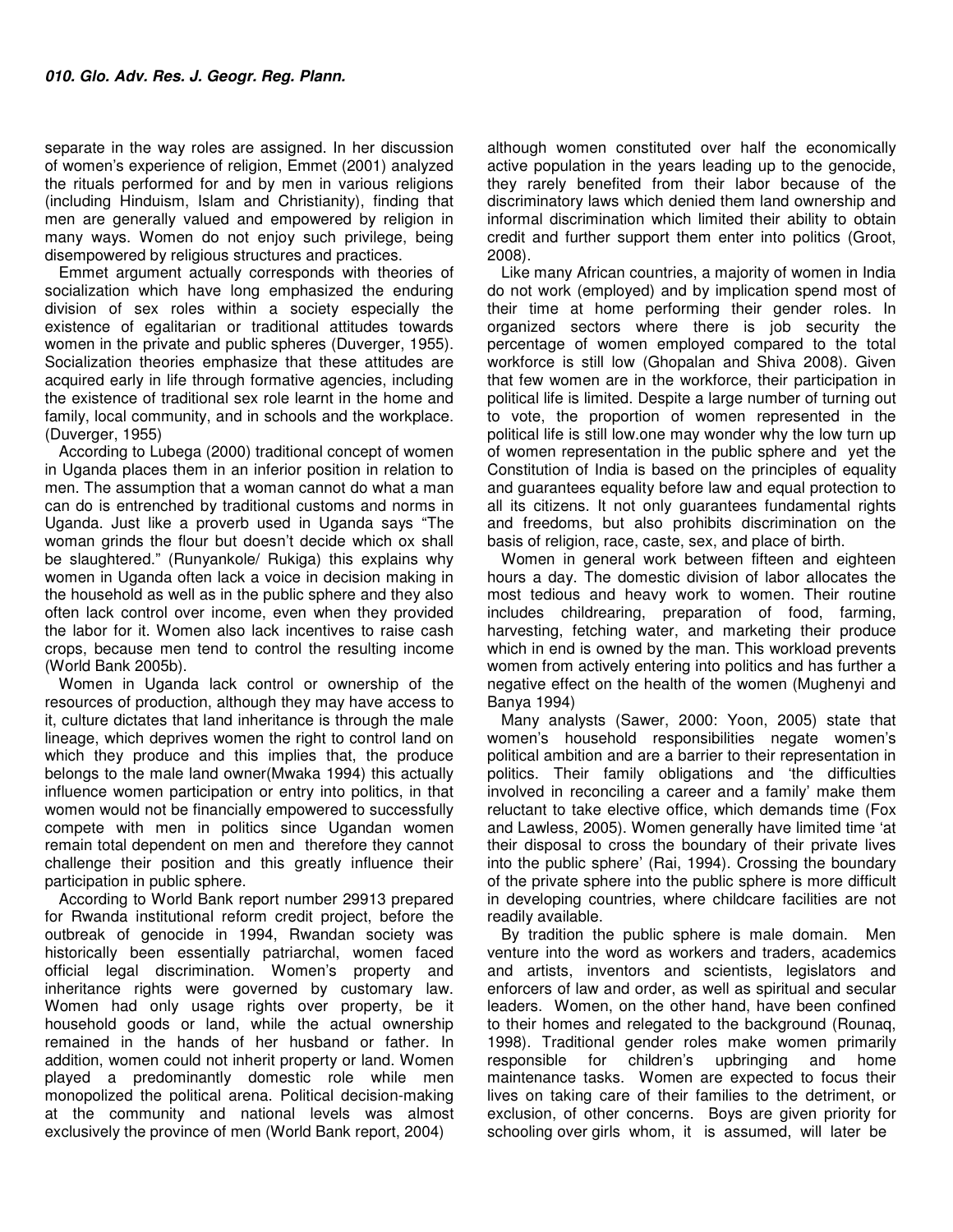provided for by husbands. As adults, women are expected to care for children, spouses, parents and relatives. They are responsible for keeping the family together. Their involvement in community, a church, social and political organization is deemed secondary to obligations at home and the demands of earning a living (Centre for Social Research, 1999)

Many women do make sacrifices in the effort to succeed, whether professionally or personally. For example, women still expect and are expected to take responsibility for bringing up their children, but less parental responsibility is expected of men. As observed by Polly (1988), "If women don't care enough for their children, they know their children risk neglect. If men don't care enough, they know their wives will" (Washington Monthly, May 5, 1988). This observation is true for many working African women today. The issue of children, or family for that matter, is one that disturbs many women as they make the decision to take up a leadership position. Therefore, it is not surprising that some women are perceived as avoiding success in order to care for their families.

On the other hand it has been argued that women themselves are often reluctant to run for public positions and this is partly attributed to cultural prohibitions on women speaking in public or going to public places. Political campaigning requires that one travel extensively, spend nights away from home, go into bars, and for women it means meeting men. All of these things are not easily accepted for women in many African societies (Tripp, 2001). Women who vie for public office have to consider the risk of being labeled 'loose' or 'unfit' as mothers and wives, and being socially stigmatized. Such considerations make many women shy away from politics, and positions that put them in the public eye.

According to Burns (1994) the few women who enter into politics are those, someone in their family had participated in politics, as were more political issues and aware of any political changes that would affect their chances to win or gain resources. Unlike the case of men, the main route to political prominence for women is perceived to be though marriage and kinship ties. A father or spouse in politics considered the foremost entry path for women politicians. In a study of women nation leaders by Genovse (1993) he states in examination of the career patterns of women who have become national leaders one trait stands out above all other, very few of women rose to power "on their own." Most of the women "inherited" inherited power from the family, father or husband. For example international women who have entered politics such as Indira Gandhi, - India, Benazir Bhutto-Pakistan, and Margaret Thatcher-England all had fathers who were politicians. The situation is no different in Kenya majority of women who have entered politics such as Beth ugo-Dagoreti, Nyiva Mwendwa-Kitui central, Cecily Mbarire-Runyenjes, Charity Ngilu-Kitui central all have either father or relative having been politicians.

#### **Political factors influencing women participation in political leadership**

The nature of politics is an important factor for the inclusion or exclusion of women in politics. In politics, women have been marginalized because men monopolize the decision making structures and are in the majority. One underlying problem for women has been the difficulty in dealing with the inherent patriarchal structures that pervade the lives of people, the processes of state and the party (Nzomo, 1997).Despite efforts made to ensure that female representation is achieved at all levels of governance, women are still underrepresented in many government and non-government organizations particularly in positions of power and leadership (de la Rey, 2005).

The major parties are the main barrier to women's parliamentary representation in the older democracies, ahead even of the electoral system or the nature of parliamentary institutions (Lovenduski and Norris, 1993). It is they who are responsible for what has been termed the "gender gerrymander," the fact that women are far less likely than men to be preselected for the safe seats controlled by such parties**.** Male domination of politics, political parties and culture of formal political structures is another factor that hinders women's political participation. Often male dominated political parties have a male perspective on issues of national importance that disillusions women as their perspective is often ignored and not reflected in the politics of their parties (Bari, 2005). Also women are usually not elected at the position of power within party structures because of gender biases of male leadership. Meetings of councils or parliamentary sessions are held in odd timings conflicting with women's domestic responsibilities (Randall, 1987).

In Kenya, the progress towards women's involvement in politics was initially very slow and noticeable changes have only been observed within the last 10 years. According to Nzomo (1997), although the post-independence government brought new possibilities for political involvement, Kenyan women were not granted the same political access as men. For this reason, equitable democratic participation at the level of gender has yet to be attained.

In 2007, a constitutional amendment that would have created 50 special seats for women in parliament in Kenya was thrown out due to lack of quorum to vote on it. The country came close to passing a law reserving positions for women at all levels of decision-making when such measures were included in a draft constitution drawn up by a National Constitutional Conference in 2003 and 2004. But the draft document was rejected in a 2005 referendumdue to widespread dissatisfaction with the Kibaki government of the time rather than specific opposition to the clauses on women (Hansard, 2007). The Kenyan government has an affirmative action, where during the elections of committee members, 30% must be women;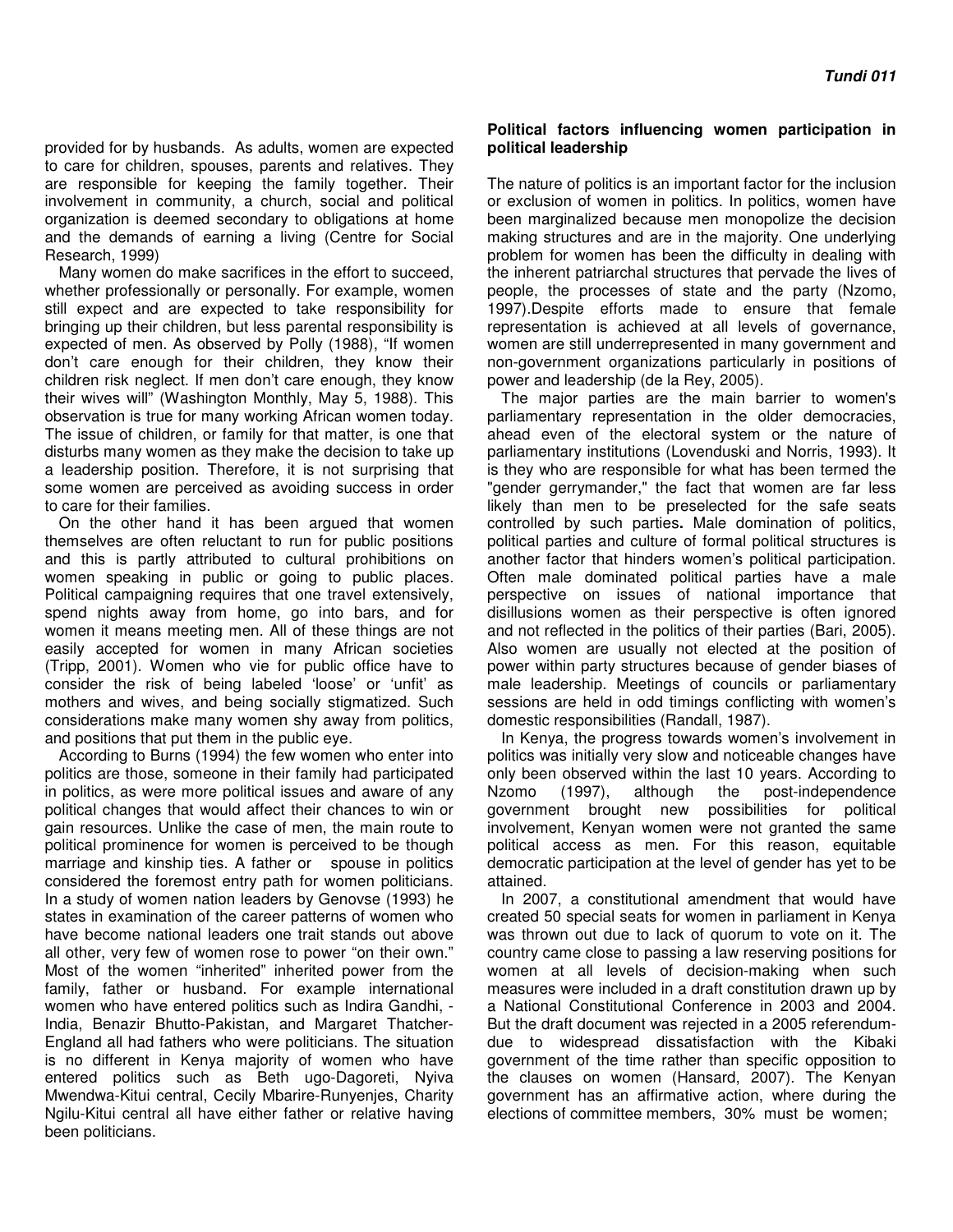

Figure1. A conceptual framework- on assessing, factors influencing women participation in political leadership.

however most women prefer taking positions that are not demanding due to responsibilities at home and fear of their husbands. Those that take active positions are questioned by their husbands as involving themselves in activities that will not directly benefit the family and in most cases end up stepping down. Further the affirmative actions is not followed to the letter by the government both at national and grass root level, in that few women are elected to decision making positions. According to the Nation, 2005 the government should "walk the talk". Kenya continues to fight for quotas for women in parliament, which is one of the contentious issues being discussed in the ongoing constitution.

The role of the government and other stakeholders is influencing factor. Ugandan government has come out clearly supporting women in politics who had previously been discriminated, due to socio-cultural, economic and illiteracy factors. A lot been done in empowering them and involving them in management, decisions, and political

participation (Mwaka and Banya 1994). The president of Uganda has personally supported women. Through his government various policies have been initiated. For example institutions have been established; those that directly affect the political life of women and also that allow them access to those structures where political power is concentrated. The affirmative action is in operation where council's one position is reserved for a woman. While at the National level apart from those who go through the normal process of elections, one women representative must be elected in each of the thirty five districts to the parliament. This has resulted in women accounting for 16% of the parliamentarians (Mariam, 1996).

Rwanda's case has been the best example in the world, which now has the largest number of women in the parliament- 56%. The country's constitution provides for quota system that reserves 24 out of 80 seats in the Lower House and six out of 20 in the Upper House for women.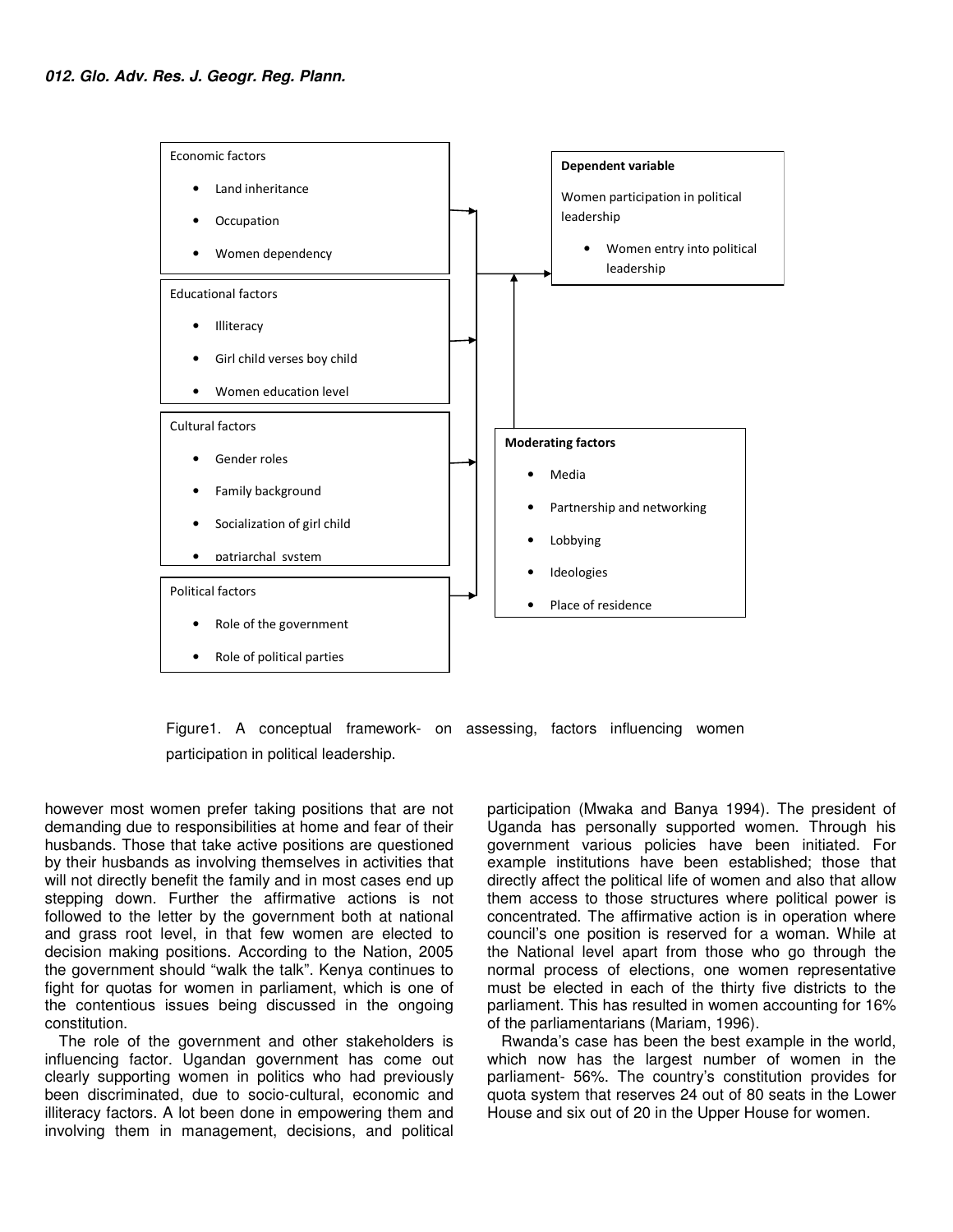The constitution also requires that women fill 30% of policy-making posts in the public service (Mulama, 2005).

Presently, Rwanda is governed by the Rwandan Patriotic Front (RPF), an opposition movement-turned-Tutsi political party. The RPF has made a public commitment to unity and reconciliation within their country. Acknowledging the presence, needs, and potential role of the predominantly female population, the government determined that women must be central to the process of governing, reconciling, and rebuilding the country. Women who held critical position within the ranks of the RPF have been appointed to strategic political and social posts in the transitional government. Their participation and presence has contributed to progressive gender policies within the administration and the political area (Jodi, 2007).

Sadly, in a situation where accepting women as leaders is problematic, it is possible to overlook their positive leadership traits and view them as weaknesses. In fact, stereotypes of how women lead have made it difficult for women to access or even stay in leadership positions. Tedrow (1999) argued that women who display more relational styles of leading are likely to be marginalized within their organizations and viewed as 'outsiders'. Even more disconcerting is the fact that women who seem to 'make it' as leaders often end up conforming to the strong male culture in the work place, and adopt male leadership styles. As indicated by Growe and Montgomery (2000), since female leaders see gender as a hindrance, they are compelled to lead the way men do as it is considered the norm. In their view, utilizing men's methods of leadership is not only the easiest way for a woman to be hired for any position of leadership, but is the most successful method of attracting promotion and recognition.

#### **Conceptual framework**

#### **Independent variable**

The Figure1 above was assessing, the factors influencing women participation in political leadership the case of Kimilili constituency of Bungoma County. It shows the independent variables influencing women participation in political leadership as economic, educational, cultural and political factors. The moderating variables would not be tacked in this research however they have been identified as Media, Lobbying, Ideologies and Place of residence, Partnership and networking

#### **Summary of the Literature**

This chapter explains the literature review in relation to the factors influencing women participation in political leadership. It explains how economic factors in other countries have influenced women participation in political

leadership; these factors are similar in many parts of the African continent. In most cases women are dependent to their husbands, brothers or fathers and those do not have a right to own or inherit wealth. The chapter also explains how educational factors in other countries have influenced entry of women into politics. In most cases the boy child is more favored than the girl child as far as education is concerned in Africa and this works unfavorably in a women quest in entering into political leadership. However other countries have encouraged women education and this has worked positively in women participation in politics. The chapter further explains how cultural factors such as gender roles, patriarchal systems, child socialization and family background affect a women's participation in political leadership. The workload that a woman has is too much; this leaves her with no time to participate in politics. Politics is another factor where the government and political parties have created structures that have supported women entering into politics. A good example is in Rwanda and Uganda that have introduced the quota system, electoral system and amended the constitution to accommodate women participation in politics.

#### **CHAPTER THREE**

## **RESEARCH METHODOLOGY**

#### **INTRODUCTION**

The study presents details of research design, methods of data collection and methods of data analysis that were used to gather information. It describes target population, sample size, sampling procedure and data collection instruments that were utilized in answering the research questions and to achieve the objectives.

#### **Research Design**

This study was conducted through a descriptive survey research design to study factors influencing women participation in political leadership the case of Kimilili constituency of Bungoma County. A descriptive research design is that study which is concerned with describing the characteristic of a particular individual, or of a group. Primary data was collected from women and men, aspirants and key informants in order to analyze the factors influencing women participation in political leadership, with respect to the variables in the study. The research therefore utilized mixed method research that entails both quantitative and qualitative methodologies.

#### **Target population**

The target populations for the study were mainly women in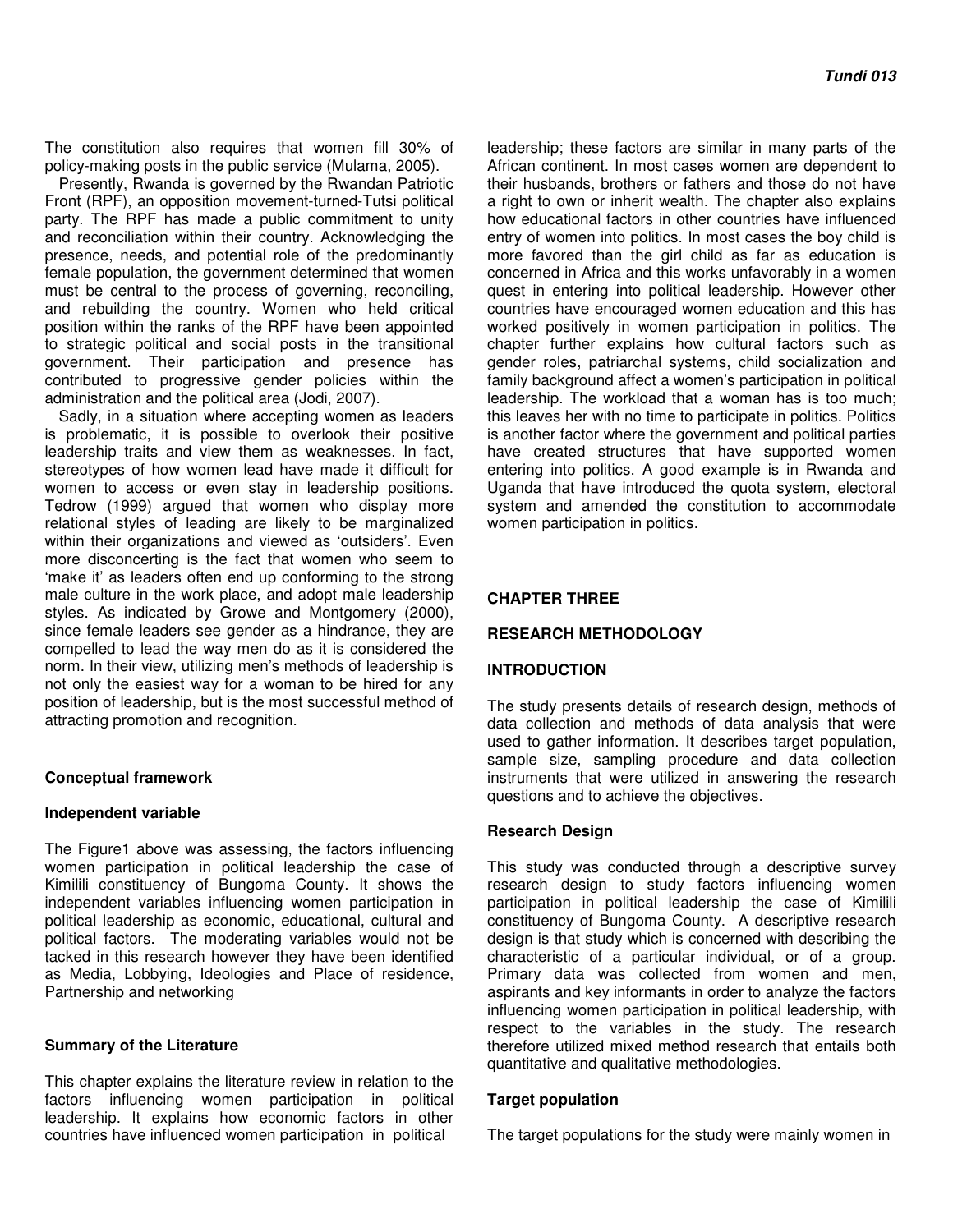**3.10 Operationalization of Variable Table:** 

| <b>Research</b><br>objectives                                                                                                                                                       | Variable                                                                                 | Indicator                                                                                                              | <b>Measurement</b>                                                          | scale   | <b>Data</b><br>collection    | Tool<br>of<br>analysis                             |
|-------------------------------------------------------------------------------------------------------------------------------------------------------------------------------------|------------------------------------------------------------------------------------------|------------------------------------------------------------------------------------------------------------------------|-----------------------------------------------------------------------------|---------|------------------------------|----------------------------------------------------|
| To determine the<br>factors influencing<br>women<br>participation<br>ın<br>political<br>leadership,<br>the<br>Kimilili<br>case of<br>constituency<br>of<br>Bungoma County,<br>Kenya | <b>Dependent</b><br>variable:<br>Women<br>participation<br>in<br>political<br>leadership | Women<br>participation<br>political<br>in<br>leadership                                                                | Number<br>οf<br>women who have<br>entered political<br>leadership           | Ordinal | Questionnaire<br>/Interview  | Qualitative<br>and<br>quantitative<br>method       |
| To examine how<br>economical factor<br>influences women<br>participation<br>in<br>political leadership                                                                              | Independent<br>variable<br><b>Economic</b><br>Land inheritance                           | Women who<br>have                                                                                                      | Number of girls<br>who<br>have                                              | Nominal | Questionnaire<br>/ Interview | Qualitative<br>and                                 |
|                                                                                                                                                                                     | Division of labor                                                                        | inherited land<br>Kind of work<br>do<br>women<br>compared<br>to<br>men and the<br>οf<br>range<br>salary<br>they<br>get | inherited land<br>Number<br>0f<br>women who are<br>in public sector         | nominal | Questionnaire<br>/ Interview | quantitative<br>Qualitative<br>and<br>quantitative |
|                                                                                                                                                                                     | Women<br>dependency<br>on<br>men                                                         | Women who<br>house<br>are<br>wives only                                                                                | Number<br>of<br>women who are<br>fully house wives                          | nominal | questionnaire                | Qualitative<br>and<br>quantitative                 |
| To establish how<br>education<br>influences women<br>participation<br>in.<br>political leadership                                                                                   | <b>Education</b><br>Girl verses boy<br>child                                             | <b>KCSE</b><br>performance                                                                                             | Number of girls<br>verses boys who<br>got B≥                                | ordinal | Interview                    | Qualitative<br>and<br>quantitative                 |
|                                                                                                                                                                                     | illiteracy                                                                               | Ability<br>of<br>women/men<br>to<br>read,<br>&understand<br>the rights of<br>women in the                              | of<br>Number<br>women/men who<br>can<br>read/understand<br>the constitution | ordinal | Questionnaire<br>/Interview  | Qualitative<br>and<br>quantitative                 |
|                                                                                                                                                                                     | Women<br>education level                                                                 | Highest<br>educational<br>level<br>οf                                                                                  | Number<br>of<br>who<br>women<br>reached<br>tertiary                         | ordinal | Questionnaire<br>/Interview  | Qualitative<br>and<br>quantitative                 |
| To determine how<br>culture influences<br>women<br>participation<br>in<br>political leadership                                                                                      | <b>Cultural</b><br>Gender roles                                                          | Who<br>does<br>domestic<br>chores                                                                                      | Number<br>οf<br>women<br>compared to men<br>who do domestic<br>chores       | nominal | Questionnaire<br>/ Interview | Qualitative<br>and<br>quantitative                 |
|                                                                                                                                                                                     | Family<br>background                                                                     | Women<br>politicians<br>from<br>politicians<br>families                                                                | Number<br>οf<br>aspirants<br>from<br>political families.                    | nominal | questionnaire                | Qualitative<br>and<br>quantitative                 |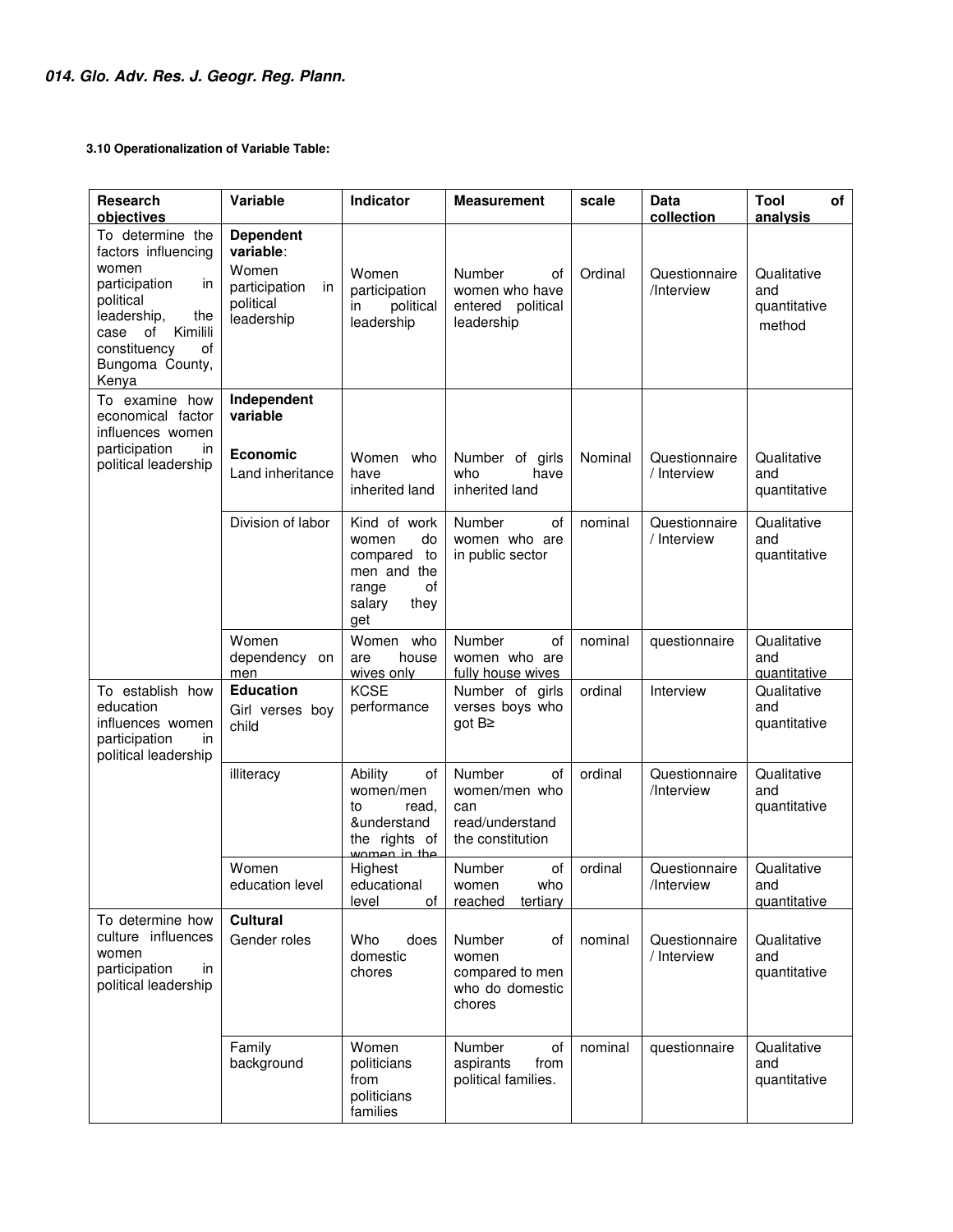**Table 3.10. Continue** 

|                                                                                           | Socialization<br>of<br>girl child                       | Roles<br>and<br>duties<br>performed by<br>girls/boys             | Number of girls<br>who do domestic<br>chores                                           | nominal | Questionnaire | Qualitative<br>and<br>quantitative |
|-------------------------------------------------------------------------------------------|---------------------------------------------------------|------------------------------------------------------------------|----------------------------------------------------------------------------------------|---------|---------------|------------------------------------|
|                                                                                           | Patriarchal<br>system                                   | Men<br>leading<br>making<br>and<br>decisions<br>in<br>the family | The<br>number of<br>who<br>head<br>men<br>and<br>make<br>decisions<br>in the<br>family | nominal | Questionnaire | Qualitative<br>and<br>quantitative |
| identify<br>To<br>how<br>politics influences<br>women<br>in<br>participation<br>political | <b>Political</b><br>factors<br>of<br>Role<br>Government | Government<br>offering<br>financial<br>support                   | Number<br>of<br>activities                                                             | nominal | Interview     | Qualitative                        |
| leadership.                                                                               | Role of political<br>parties                            | Political<br>parties<br>supporting<br>women<br>aspirant          | of<br>Number<br>activities                                                             | nominal | Interview     | Qualitative                        |

Kimilili constituency of Bungoma County. The target population, amounts to 320,300 (KNBS, 2009). The target people who were issued with the questionnaires were mainly women and men in the eight wards; Milima, Mbakalo, Naitiri, Kabuyefwe, Soysambu, Kiminini, Ndalu and Tongaren of Kimilili constituency of Kimilili constituency. Men were chosen for the purpose of collecting in-depth factors influencing women participation in political leadership while women aspirants and key informants were interviewed. The respondents were people mainly affected by the cultural, economic, educational or political factors that influenced women participation in political leadership.

## **Sample size and sampling procedure**

Mugenda and Mugenda (1999) defines sample as small group obtained from the accessible population. While sampling is a process of selecting a number of individuals for a study in such, away that the individuals selected represent the large group from which they were selected. The total sample size of women aspirants' was 4 and key informants were 6 and a sample size of men and women were 196 according to the formula below:

Population is infinite n=(Z/M)2 .P( 1−P)

Where:

p= estimated value for the proportion of a sample that will respond a given way to a survey( .5 for 50%)

z=standard variant at a given confidence level (95% is 1.96)

 $m=$  the margin of the error ( $\pm 7\%$  is .07) (Moore,D and McCabe, G.(1999).)

n=(1.96/.07)2 .5(1−.5)=784.(.25)=196

The study employed Purposive sampling, Stratified sampling and random sampling techniques. Purposive sampling was used to purposively choose eight wards outoff thirteen wards this is because of various reasons such as; the large Kimilili constituency was too large for the researcher to travel all over the Constituency and the chosen eight wards of Kimilili Constituency are the largest wards in Kimilili Constituency and have a heterogeneous population which ensures a wide spread of potential respondents to the study. And therefore the wards are as follows; Milima, Mbakalo, Naitiri, Kabuyefwe, Ndalu, Soysambu, Kiminini and Tongaren ward. Stratified technique was used to select wards this was choose because it is a technique that identifies subgroups in the population and the proportions and select from each subgroup to form a sample (Sekaran, 2003; Gay, 1987). It groups a population into separate homogenous subsets that share similar characteristics and select from each subgroup so as to ensure equitable representation in the population in the sample (Gay, 1987). After the researcher had determined the required sample size and the appropriate representation in each stratum, (which was done proportionally that equated to 25), she used random sampling method to select an appropriate numbers of subjects from each stratum using random numbers.in each stratum the ratio of women to men who were interrogated in percentage were 52%:48% respectively.

## **Data collection instruments**

Data was collected through the use of questionnaires, administered via interviews. Interviews were used for the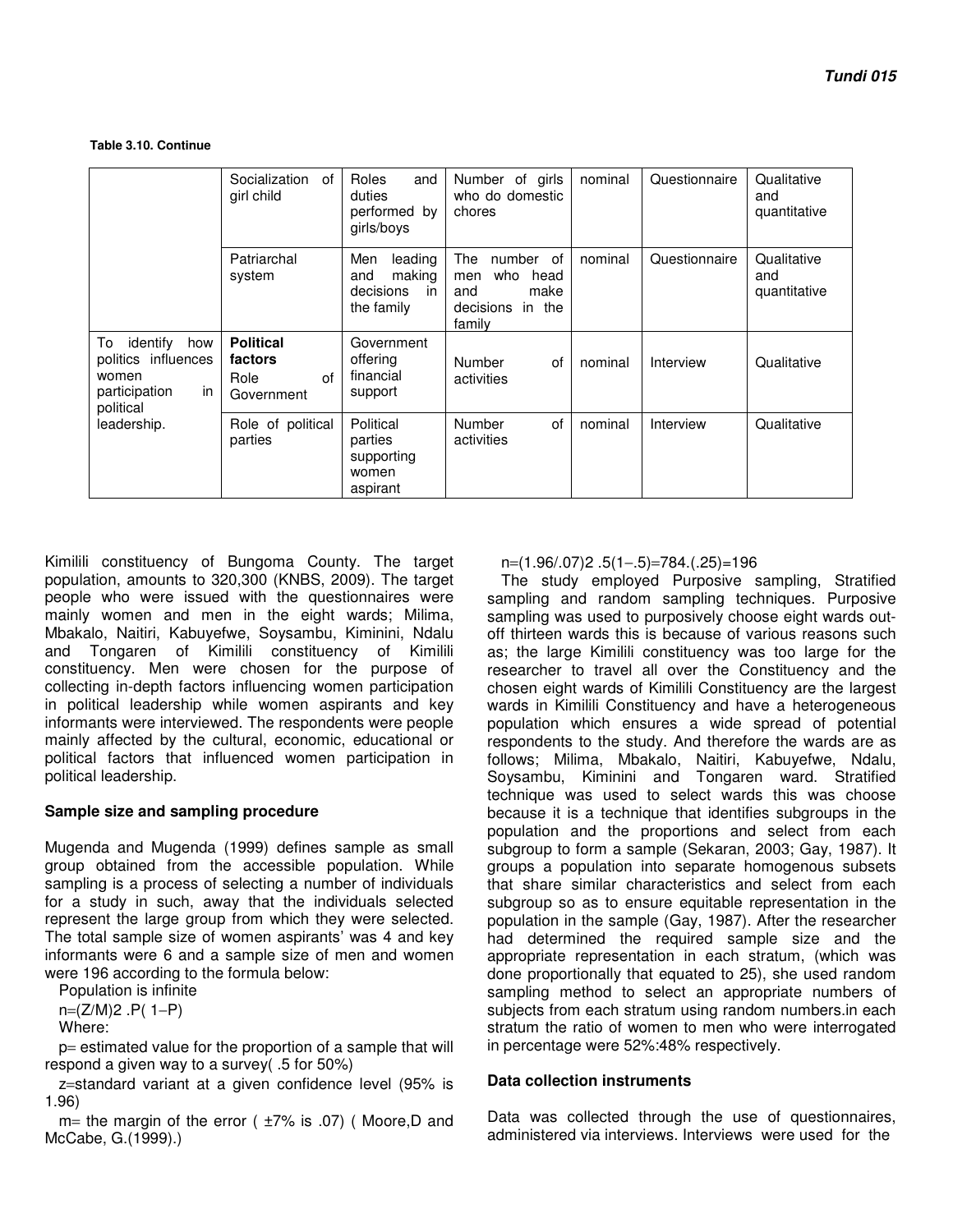following reasons: The interviewer could explain any questions that the interviewee did not understand and it enabled the interviewer to have a visual check as to whether the interviewee fitted the sample population.

According to Nkapa (1997), a questionnaire is carefully designed instrument for collecting data in accordance with the specification of the research questions. The questionnaire had both open and closed ended questions. The use of questionnaires was justified because they are an effective way of collecting information from a large literate sample in a short span of time and at a reduced cost than other methods. Further, questionnaires will facilitate easier coding and analysis of data collected.

The questionnaire had the background of respondents and items that sort to determine the factors that influenced women participation in political leadership in Kimilili constituency. Questionnaires were issued to women and men in Kimilili Constituency while key informant and women aspirants' were interviewed since they were more knowledgeable on factors influencing women participation in political leadership.

## **Validity of the Research instrument**

According to Coolican (1994) validity refers to whether a measure is really measuring what it intends to measure. Validity therefore has to do with how accurately the data obtained in the study represents the variables used in the study. Validity of instruments was established through consultations with my supervisor. Since the determination of content is judgmental, my supervisor helped to refine the definition of the topic concern, the items to be scaled and the scales to be used. Secondly, content of the instrument was determined through piloting, where, responses of the subjects were cheeked against the research objectives.

## **Reliability of the Research instrument.**

According to Cooper and Schindler (1998), reliability refers to being able to secure consistent results with repeated measures of the same person with the same instrument .The items in the questionnaire were discussed with supervisor then subjected to a pilot study to ensure reliability. The pilot study involved repeated measurement using the test retest method whereby eight people included in the study, each from eight wards were engaged in an exercise to answer the same questionnaire twice in the span of one week. The results of that pilot study informed any amendments or corrections necessary to ensure the reliability of the instruments.

## **Ethical Considerations**

The research was properly planned from the beginning to minimize chances of getting misleading results. During the

issuing of the questionnaire and carrying out interviews, steps were taken ensure dignity and welfare of the respondents as well as those who may be affected by the results of the research. This was ensured by the researcher and research assistant introducing themselves and asking the permission of the respondents to carry out research before the excise, and information was collected only from those who were willing to participate in the study.

Before administering questionnaires, and conducting interviews, the researcher and the research assistant provided information on the purpose of the research. The participants were granted protection by not allowing them to give any of their identity, and therefore confidentiality and privacy as ethical issues were highly employed. The respondents were told in the beginning of research their right to privacy and their right to remain anonymous. The researcher and the research assistant also conducted themselves in an ethical manner throughout the research. The researcher sorts the relevant approval from the University and Local administration to conduct the study.

## **Data Analysis Techniques**

Kerlinger (1986) defines data analysis as categorizing, manipulating and summarizing of data in order to obtain answers to research questions. A computerized statistical analysis of the data was necessary to describe and interpret the data that was obtained from the questionnaires. The qualitative data collected was coded by assigning numerical values to qualitative responses. A conversion was made through a computer package (SPSS version 20) in order to analyze the information. An analysis of the data made it possible to accept or reject the stated hypotheses and to make inferences from the data.

The stages in the statistical analysis were data preparation, tabulation of data, and then various tests were conducted to analyze relationships. Based on the questionnaire, frequencies and percentages were used for all variables of this study. A chi-square test at 95% level was used to test for significant differences between the observed distribution of data among categories and the expected distribution based on the hypotheses.

## **CHAPTER FOUR**

#### **Data Analysis, Presentation And Interpretation**

## **INTRODUCTION**

The study focused on the factors that influence women participation in political leadership the case of Kimilili Constituency of Bungoma County, Kenya. The data was collected through questionnaires and interviews that were formulated and guided by the objectives and the operational variables found in chapter one and three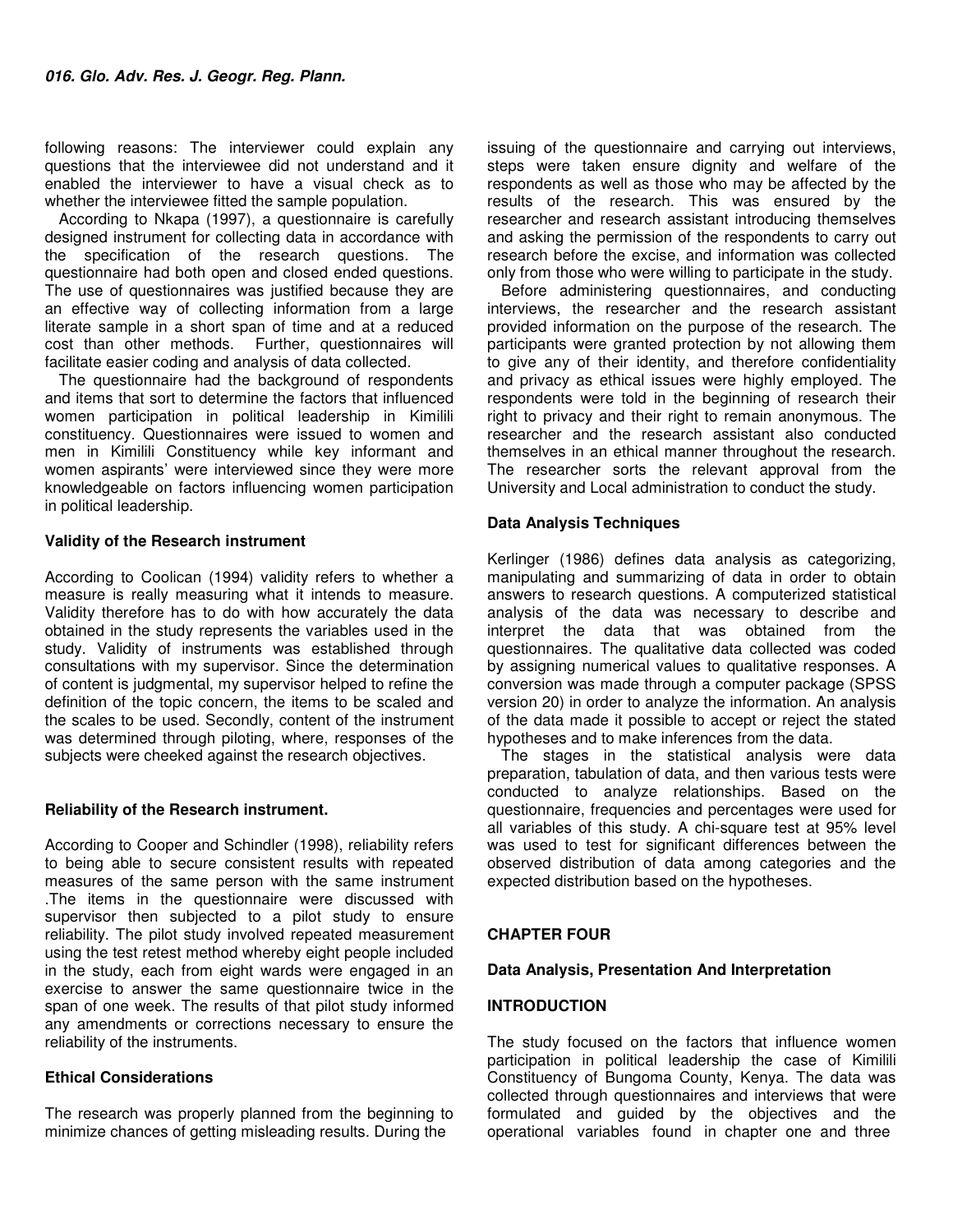| Socio-demographic information | <b>Categories</b>            | <b>Frequency</b> | Percent |
|-------------------------------|------------------------------|------------------|---------|
| Age of respondent             | 18-25                        | 33               | 16.8    |
|                               | 26-35                        | 52               | 26.5    |
|                               | 36-49                        | 69               | 35.2    |
|                               | 50 and above                 | 42               | 21.4    |
|                               | Total                        | 196              | 100.0   |
| Gender of respondent          | Male                         | 102              | 52.0    |
|                               | Female                       | 94               | 48.0    |
|                               | Total                        | 196              | 100.0   |
| Education                     | Not Educated                 | 22               | 11.2    |
|                               | Primary                      | 37               | 18.9    |
|                               | Secondary                    | 52               | 26.5    |
|                               | Middle level colleges        | 59               | 30.1    |
|                               | University                   | 26               | 13.3    |
|                               | Total                        | 196              | 100.0   |
| Occupation                    | Domestic Farmer              | 51               | 26.0    |
|                               | <b>Small Business Person</b> | 50               | 25.5    |
|                               | Large Business Person        | $\overline{2}$   | 1.0     |
|                               | Teacher                      | 69               | 35.2    |
|                               | Cheap Labor                  | 1                | $.5\,$  |
|                               | Others                       | 23               | 11.7    |
|                               | Total                        | 196              | 100.0   |

**Table 4.1 Demographic characteristic of respondents**

respectively. The analysis begun with a description of the socio-demographic profile of the respondents, which gives the reader an insight into bio-graphic trends typical of any representative sampling of women participation in political leadership in Kimilili Constituency. The hypothesis of this research was tested with a chi-square. A chi-square test was used to test the relationship between women's level of education and women participation in political leadership.

## **Response Rate**

The study targeted 196 women and men, 5 women aspirants and 6 key informants selected from (8) wards in Kimilili Constituency. These wards were: Milima, Mbakalo, Naitiri, Kabuyefwe, Soysambu, Kiminini, Ndalu and Tongaren. The of 196 questionnaires were administered to different classes of women and men respondents while 6 key informants who were mainly government officials and 5 women aspirants were interviewed. The parameters covered in this study included the respondents' age, sex and level of education to determine the characteristics of the respondents. Economic, Education, Culture and political factors were also considered to determine whether they contribute to or hindered women participation in political leadership. The questionnaires administered to women and men were all answered resulting to a 100% response rate as they were administered by the researcher. The validity and reliability tests of the research variables were carried out before statistical techniques were employed to analyze data.

## **Demographic Characteristics of Respondents.**

The establishment of demographic data of respondents was guided by the following items; age bracket, gender, education level and the occupation of the respondents in Kimilili Constituency. The study wanted to capture the average education level of respondents as well as their occupation as presented in Table 4.1.

A total of 196 questionnaires were administered to different classes of respondents in 8 wards in Kimilili Constituency. Out of 196 questionnaires given out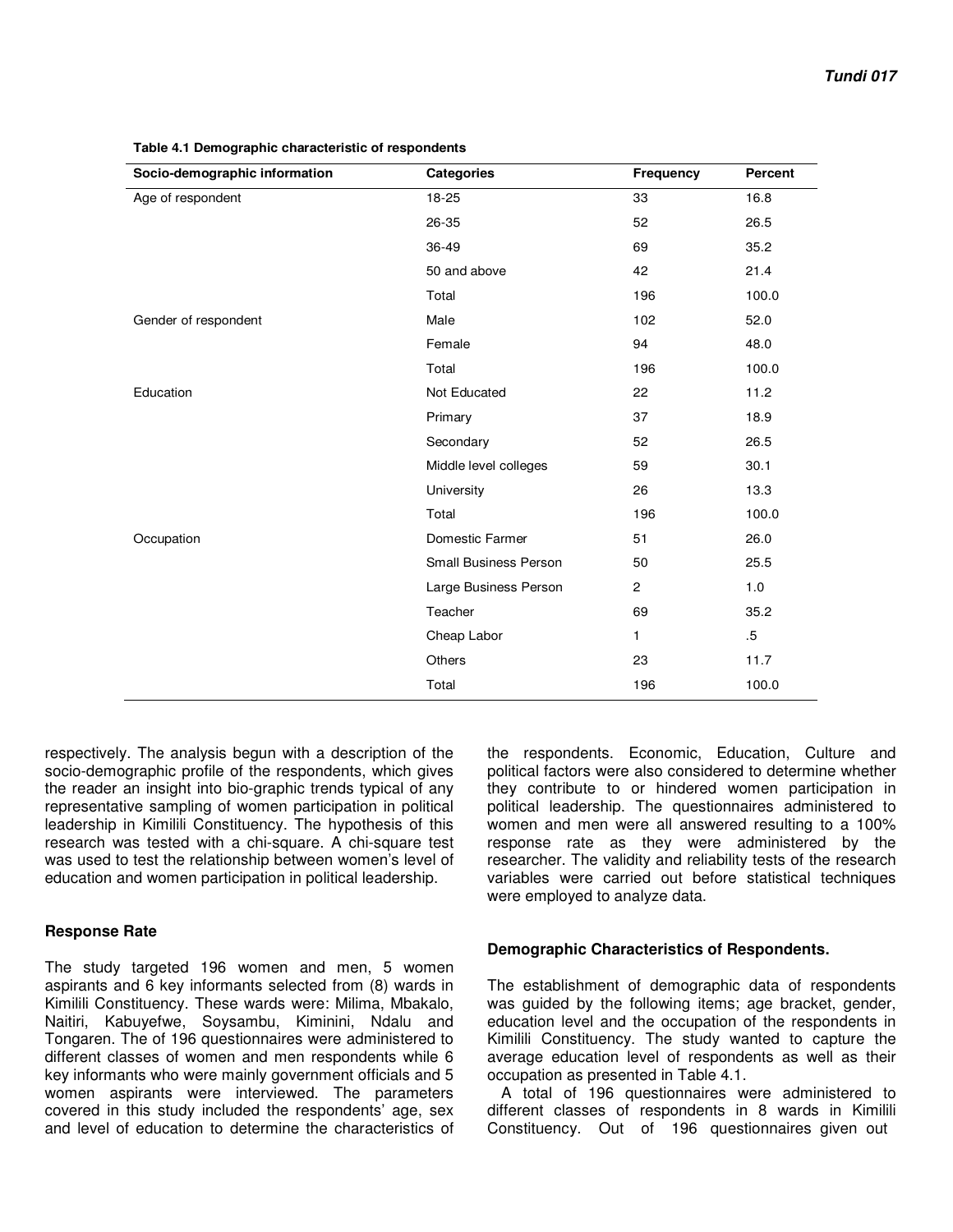**Table 4.2: Whether the girl child inherits Land** 

| Item  | Frequency | Percent |
|-------|-----------|---------|
| Yes   |           | 5.6     |
| No    | 185       | 94.4    |
| Total | 196       | 100.0   |

| Occupations              | Ν   | Percentage | Percent of Cases |
|--------------------------|-----|------------|------------------|
| Women in Domestic Chores | 166 | 24.8%      | 84.7%            |
| Men in Domestic Chores   |     | $1.0\%$    | $3.6\%$          |
| Women in Farming         | 127 | 19.0%      | 64.8%            |
| Men in Farming           | 156 | 23.3%      | 79.6%            |
| Women in Business        | 49  | 7.3%       | $25.0\%$         |
| Men in Business          | 83  | 12.4%      | 42.3%            |
| Women in Public service  | 4   | 0.6%       | $2.0\%$          |
| Men in Public Servants   | 77  | 11.5%      | 39.3%            |
| Total                    | 669 | 100.0%     | 341.3%           |

**Table 4.3: Occupation status of men and women in Kimilili Constituency**

102(52%) were administered to women and 94(48%) were administered to men, the high percentage of female respondents was encouraged since the researcher wanted to get the in-depth information about women's level of participation, and what influence their participation in political leadership. Age plays an important role in decision making. One age in Kenya and in that matter in Kimilili Constituency determines whether the person is matured to participate in decision making therefore respondents age ranged from age group 18 -25 to 50 and above, as per the Table 4.1 above the dominant age group was 36-49 with a 35.2%. The study also uncovered that majority all the respondents had gone through Tertiary level education with a numerical of 59 representing 30.1%. This is because most of them were easily available and able to answer the questionnaires without any difficulties as compared to not educated ones who were illiterate and thus needed assistance. Following Table 4.1 above most respondents were teachers by profession 69(35.2%) followed by Domestic farmers 51(26.0%) then Small scale business persons 50(25.5%), others 23(11.7%) and lastly cheap laborers 1(0.5%). The high response rate could be attributed to the way the questionnaires were laid out (structured) and the willingness of the staff to contribute on the subject matter.

#### **Relation between Economic status of women and women's participation in political leadership**

The first objective of this study was to examine how economical factor influenced women participation in political leadership in Kimilili Constituency**,** Bungoma County. To achieve this objective the women and men respondents were asked to respond to two questions analyzed in Table 4.2 and Table 4.3 above.

Table 4.2 above reveals that the girl child in Kimilili Constituency does not inherit land. Out of 196 respondents only 5.6% said that they do, while (94.4%) said that they don't. A clear title to land gives the security of use rights, under current private property regimes it also permits owners to speculate and profit from land as a market commodity. Girl children in Kimilili due to lack having the opportunity to inherit land makes them lack security to use either their father's land or husband's land in securing micro finance or banks loans when they need funds to register, campaign and participate as an aspiring political member in the region.

According to Table 4.3 above, most of respondents acknowledged that most women in Kimilili community actively involve themselves in Domestic chores (84.7%) as compared to men (3.6%) or engaged in farming (79.6%) as opposed to other occupations as Public service (2.0%).This situation serves as an impediment in their endeavor to marshal the needed resources to participate in political leadership process.

From the interview conducted on women aspirants in Kimilili Constituency 3(60.0%) out of 5(100.0%) were domestic farmers who farm for domestic consumption only. 1(20.0%) was a small scale business and 1(20.0%) was a lecture. This finding clearly informs us that these aspirants are experiencing financial constraints, which is a big challenge to them as they all admitted.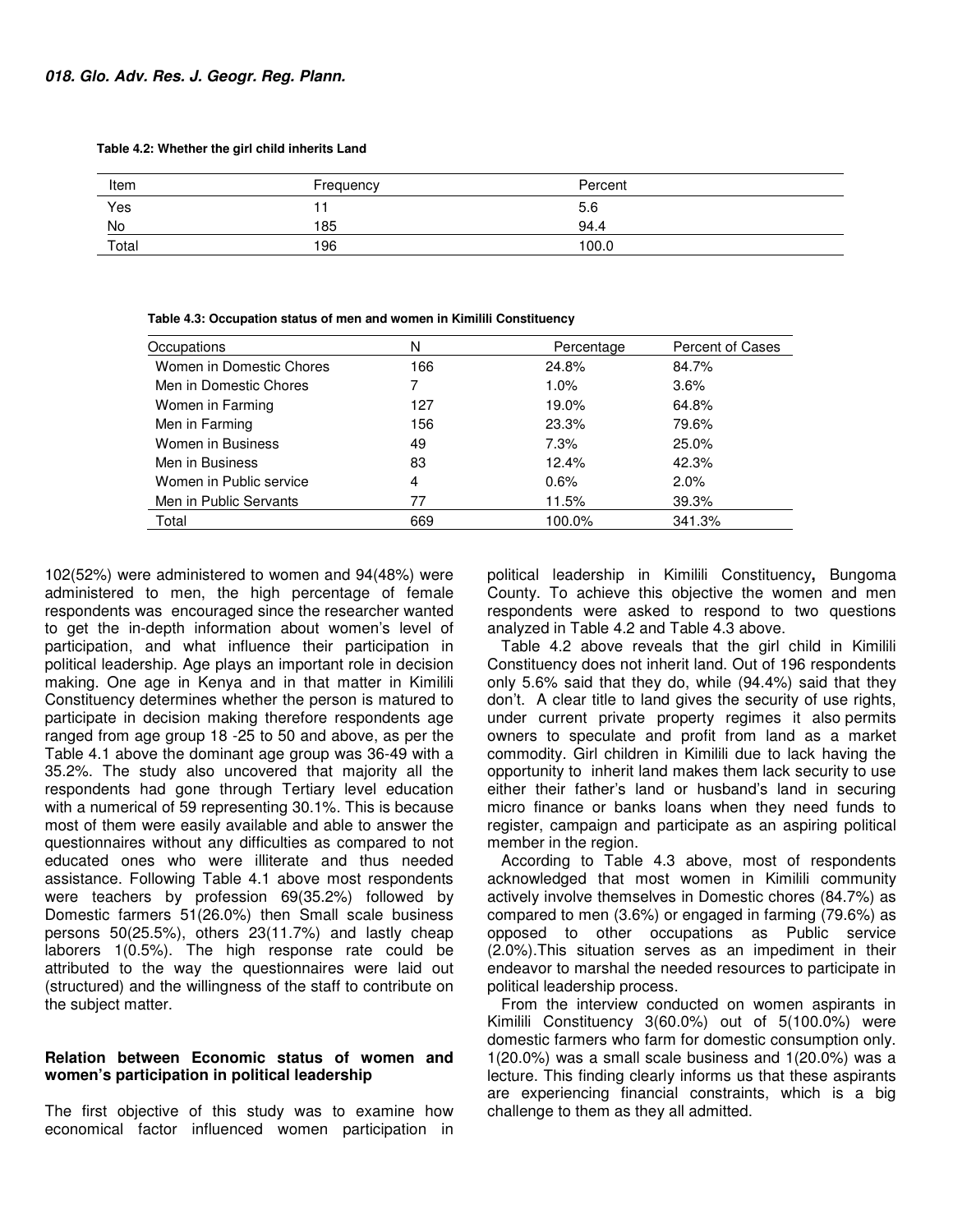| Grades        | Boys (2010) | Girls (2010) | Boys (2011) | Girls (2011) |
|---------------|-------------|--------------|-------------|--------------|
| A             | 0           | 0            | 2           | 0            |
| А-            | 9           |              | 10          | 0            |
| $B+$          | 24          | 2            | 33          | 6            |
| B             | 27          | 12           | 48          | 20           |
| Total         | 60          | 15           | 93          | 26           |
| <b>Totals</b> | 1769        |              |             | 2180         |

 **Table 4.4: KCSE Performance in Kimilili Constituency** 

#### **Table 4.5: Highest Educational Level of Women in Kimilili Constituency**

| <b>Highest Educational Level of Women</b> | Frequency | Percent |
|-------------------------------------------|-----------|---------|
| Not Educated                              |           | .5      |
| Primary                                   | 108       | 55.1    |
| Secondary                                 | 78        | 39.8    |
| Middle level colleges                     | 6         | 3.1     |
| University                                | 3         | 1.5     |
| Total                                     | 196       | 100.0   |

#### **Relation between Education and women participation in political leadership**

The second objective of this study intended to establish how education influenced women participation in political leadership. To achieve this objective the respondents were asked to respond to a set of questions. Some of these questions are; the difference between boys and girls in KCSE performance in the constituency, the highest education level of women in Kimilili Constituency, Courses mostly done by women in Kimilili Constituency and women aspirants who have been trained in leadership, law, Public relations and mobilization. Findings of educational variable are summarized in Table 4.4, Table 4.5, Table 4.6 and Table 4.7.

Table 4.4 above indicates that the number of students who merit to join university on Joined Admission Board is very low with a total of 75 students out-off 1769 who sat for KCSE in the year 2010 and 119 out-off 2180 students who sat for KCSE in the year 2011, this indicates the high illiteracy level in Kimilili Constituency. The Table 4.4 also shows that boys in Kimilili Constituency in the years 2010 (60) and 2011(93) highly merit entering university on Joined Admission Board than girls-2010(15)-2011(26). This difference is too wide and therefore women are not able to challenge the male domination as far as education is

concerned and thus have a competitive political disadvantage.

Level of education has a strong bearing on entry of women into political leadership. Research has revealed that women will participate in leadership depending on education. Table 4.5 above shows that the highest educational level of women in Kimilili Constituency is primary 108(55.1%) followed by secondary 78(39.8%). The results of the study also revealed that only a few women in Kimilili Constituency have higher education even to the level of University education 3(1.5%).

The interview conducted on 5 women aspirants clearly revealed 3(60.0%) of the aspirants had reached secondary level, 1(20.0%) had gone to middle level colleges and 1(20.0%) was a university graduate. Four aspirants were aspiring for the position of county representative while one who happens to be the only university graduate happened to be aspiring for the position of women representative in Bungoma County. From the study women who were interested in the position of county representative said that they choose that position because there was less competition since there academic level correlated with other interest County Representative Aspirants. This low level of education of women serves as a barrier for women to participate in the political leadership and especially at a higher level.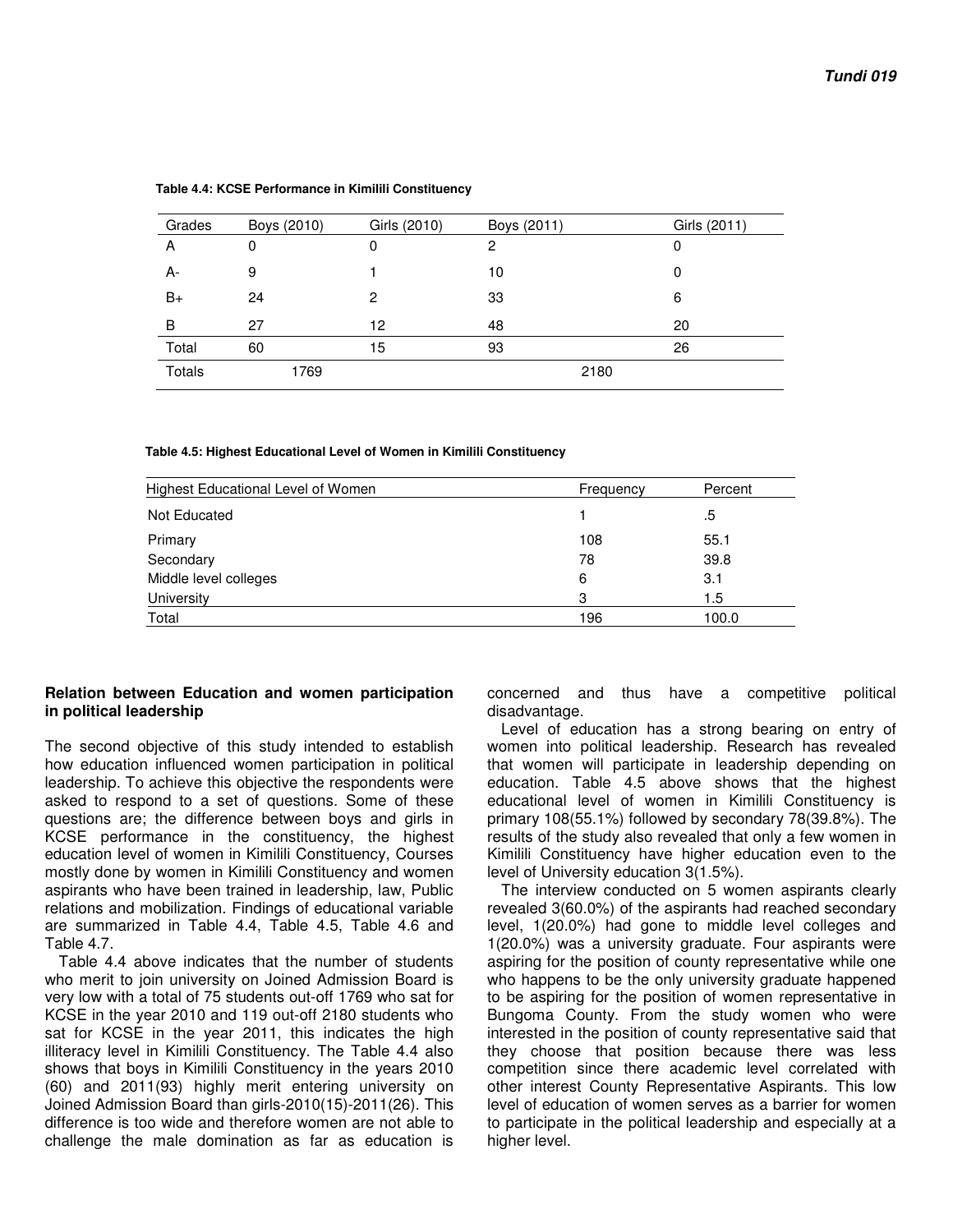| Courses    | Frequency | Percent |  |
|------------|-----------|---------|--|
| Management | 2         | 1.0     |  |
| Law        |           | $.5\,$  |  |
| Nursing    | 25        | 12.8    |  |
| Education  | 167       | 85.2    |  |
| others     |           | .5      |  |
| Total      | 196       | 100.0   |  |

#### **Table 4.6: Courses mostly done by women**

 **Table 4.7: Women Aspirants who have been trained (leadership/ public relations /law)** 

| Aspirants who have been trained | Frequency | Percentage |
|---------------------------------|-----------|------------|
| Yes                             |           | 20.0       |
| No                              | д         | 80.0       |
| Total                           |           | 100.0      |

 **Table 4.8: Distribution of Respondents involvement in gender roles (Housework/Childrearing/Farming)** 

| Women in Gender Roles |           |         |           | Men in Gender Roles |  |  |
|-----------------------|-----------|---------|-----------|---------------------|--|--|
| Item                  | Frequency | Percent | Frequency | Percent             |  |  |
| Yes                   | 166       | 84.7    |           | 3.6                 |  |  |
| No                    | 30        | 15.3    | 189       | 96.4                |  |  |
| Total                 | 196       | 100.0   | 196       | 100.0               |  |  |

The study revealed that most women in Kimilili Constituency are trained as early childhood teachers, primary or secondary teachers. From Table 4.6 above, it was identified that out-off 196 (100.0%) respondents 167(85.2%) respondent that most women who make to post-secondary education pursue Education as a course. This type of training has no much impact in nurturing a woman to successively compete with their male counterparts in political leadership.

An interview with 6 key informants brought to the fore an elaborate explanation as to why most women do not participate in politic. According to them the courses women do, do not have sufficient training for one to confidently enter into political leadership and this is has been further emphasized with the Table 4.7 below which show the percentage of women aspirants who had needed training as far as politics is concerned.

From the Table 4.7 only 20% had received most important training as far as politics is concerned. The remaining 80% had not received the required training for one to confidently participate in political leadership, it is therefore critical for them to have some sort of training to act as a guide.4.6 Relation of cultural beliefs/practices and women's participation in political leadership

The third objective of this study was to assess the extent to which culture influenced women participation in political leadership in Kimilili Constituency. Therefore the researcher examined; the number of women involved in specific gender roles like housework, childrearing and farming summarized in Table 4.8, the socialization of the boy and girl child summarized in Table 4.9, perception of men on women ability to lead summarized in Table 4.10 and the decision maker summarized in Table 4.11.

The Table 4.8 above indicates that respondents (84.7%)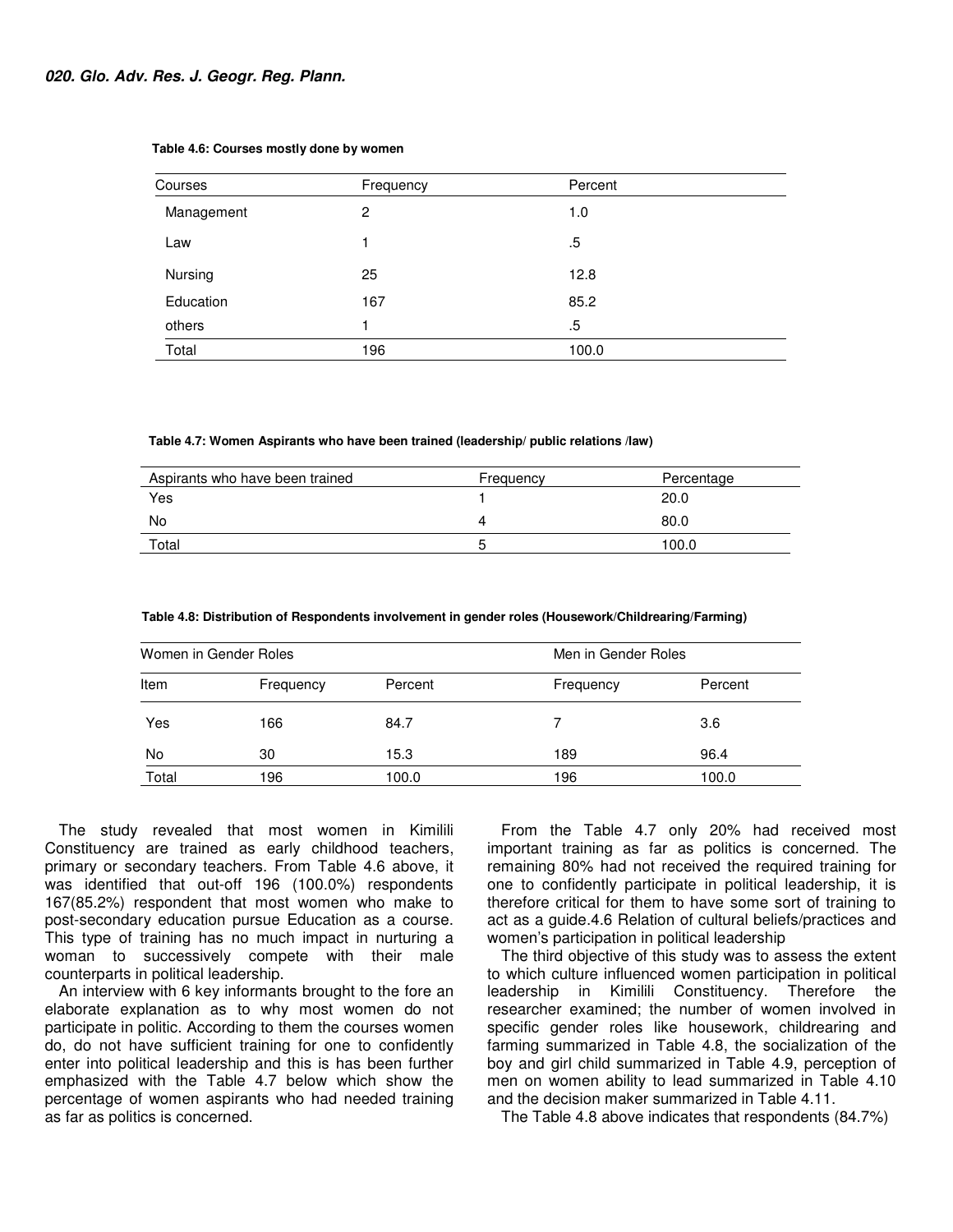#### **Table 4.9: How boys and girls are socialized**

| The duties boys/girls do at home                 | Frequency | Percent | Percent<br>of<br>Cases |
|--------------------------------------------------|-----------|---------|------------------------|
| Domestic Chores as girls duties at home          | 178       | 28.6%   | 90.8%                  |
| Domestic Chores as boys duties at home           | 36        | 5.8%    | 18.4%                  |
| Farming as girls duties at home                  | 67        | 10.8%   | 34.2%                  |
| Farming as boys duties at home                   | 131       | 21.0%   | 66.8%                  |
| Girls Feeding animals/used as messengers at home | 17        | 2.7%    | 8.7%                   |
| Boys Feeding animals/used as messengers at home  | 147       | 23.6%   | 75.0%                  |
| Girls help their parents in Business             | 8         | 1.3%    | 4.1%                   |
| Boys help their parents in Business              | 39        | 6.3%    | 19.9%                  |
| Total                                            | 623       | 100.0%  | 317.9%                 |

#### **Table 4.10: Perception of Men on Women Ability to Lead**

| Grade     | Frequency | Percent |  |
|-----------|-----------|---------|--|
| Excellent | 4         | 2.0     |  |
| Good      | 16        | 8.2     |  |
| Average   | 61        | 31.1    |  |
| Fair      | 50        | 25.5    |  |
| Poor      | 65        | 33.2    |  |
| Total     | 196       | 100.0   |  |

#### **Table 4.11: Decision Maker**

| Sex     | Frequency | Percent |  |
|---------|-----------|---------|--|
| Wife    | 9         | 4.6     |  |
| Husband | 187       | 95.4    |  |
| Total   | 196       | 100.0   |  |

agreed to women performing activities at home, which include; domestic chores, farming and childrearing, with only 7% of respondents who agreed to men helping in these roles.

From the interview the interviewee pointed out that domestic division of labor allocated the most tedious and heavy work to women and thus contributes negatively to the women, who are left with most of the responsibility such as childrearing, preparation of food, farming, harvesting, fetching water, marketing their produce which in the end is owned by men. This observation comes to support Mughenyi and Banya (1994) assertion that

Domestic workload prevents women from actively entering into politics and further has a negative effect on the health of the women. Therefore to enable women in Kimilili to have adequate time and strength in entering into politics, men need to share equally with them in doing domestic chores.

From Table 4.9 above it could be deduced that girls are still traditionally socialized to play their allocated roles in life, that of wife and mother which is understood to be inferior to that of her husband or father (Ngwira, 1998). 178(90.8%) of the respondents agreed that girls as opposed to boys 36 ( 18.4%) are familiarized from their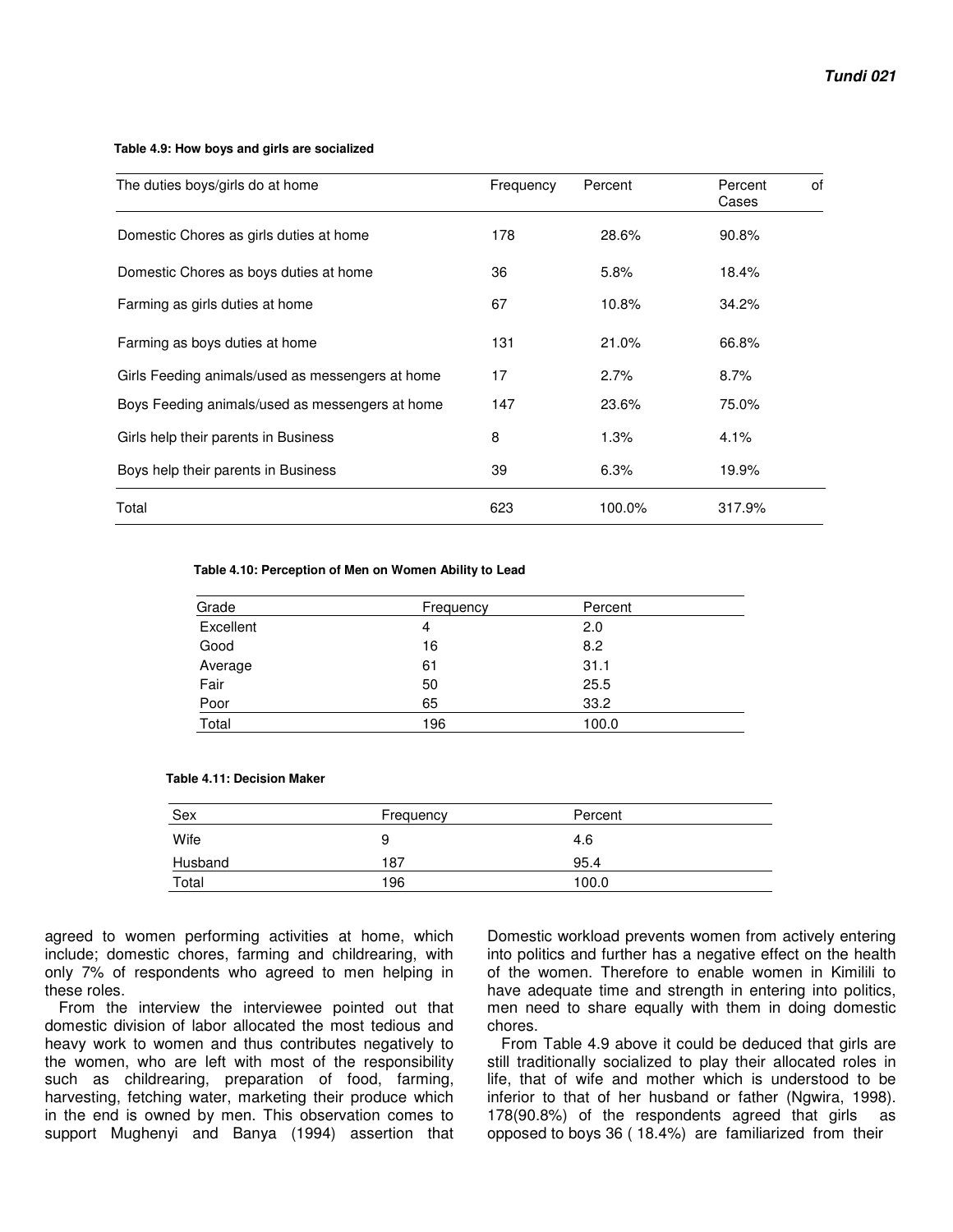| Grade   | Frequency | Percent |
|---------|-----------|---------|
| Average | 17        | 8.7     |
| Low     | 179       | 91.3    |
| Total   | 196       | 100.0   |

 **Table 4.12: The Entry of women into political leadership** 

 **Table 4.13: Distribution of respondents in terms of awareness of the qualification of women's entry into politics** 

| Responses | Frequency | Percent |  |
|-----------|-----------|---------|--|
| Yes       | 77        | 39.3    |  |
| No        | 119       | 60.7    |  |
| Total     | 196       | 100.0   |  |

childhood to perform domestic duties such as cooking, childrearing, washing, fetching water and firewood to name a few which denies them a chance to interact with the public and to acquire leadership skills that will enable them to enter into politics. On the other hand boys are allocated duties such as farming 131(66.8%) and feeding animals/used as messengers 147(75.0%) as opposed to girls with 67(34.2%):17(8.7) respectively, this actively nurture them to be leaders as one learns to be responsible and also acquires leadership skills from handling the livestock each and every day this gives him an advantage over a girl child in confidently entering into decision making bodies. This assertion confirms the observation made by Nzomo (1994) when she cited Dorsey et.al. (1989) that the socialization process affects women coming out since they were not brought out in the public domain as their male counterparts and this kept them away from participating in public life and in this case political leadership.

From Table 4.10 above cultural practices still have a bearing in influencing entry of women in politics. 65(33.2%) of the respondents agree that men had a poor perception towards women being leaders this takes the highest percentage as far as Table 4.10 is concerned. In general men's perception towards women ability to lead is still very low as even those respondents who settled on fair with a numerical of 50 representing 25.5% are not so much far from those who said poor.

During the interview session with the5 women aspirants, they unveiled that culturally, leadership in Kimilili Constituency has still carried the notion of masculinity and the belief that men make better leaders than women and that was way men still did not excellently support women into political leadership.

Clearly Table 4.11 showed that husband is the decision maker in private and public domains. Out-off 196(100.0%)

respondents 187(95.4%) said that the final decision maker in family matters and outside is the husband as compared to wife with a numerical standing of 9 representing 4.6%. This negatively influence women participation in political leadership since women would not pursue any project without the approval of the husband and as seen in Table 4.11 above men's perception which is influenced by culture towards women leadership is low or poor (33.2%) therefore it will be hard of them to give their wives a go ahead to enter politics as most the respondent publically admitted.

## **Relation of political factors and women participation in political leadership**

The fourth objective of this study was to establish the extent to which politics influenced women participation in political leadership in Kimilili Constituency. To achieve this objective the respondents were asked to react to four statements meant to describe the political related factors in women political leadership. Political related factors were defined in terms of entry of women into political leadership, Respondents who are aware of the qualification of women's entry into politics, respondents who had read and understood the rights of women in the constitution and finally the family background of the women aspirants. The results are summarized in Table; 4.12, 4.13, 4.14 and4.15.

Table 4.12 above shows that the entry of women into political leadership in Kimilili Constituency was very low. Out-off 196(100.0%) respondents 179(91.3%) agreed that women in Kimilili Constituency do not actively enter into politics who are more in number than 17(8.7%) respondents who said that the entry of women into political leadership was average. This clearly shows why from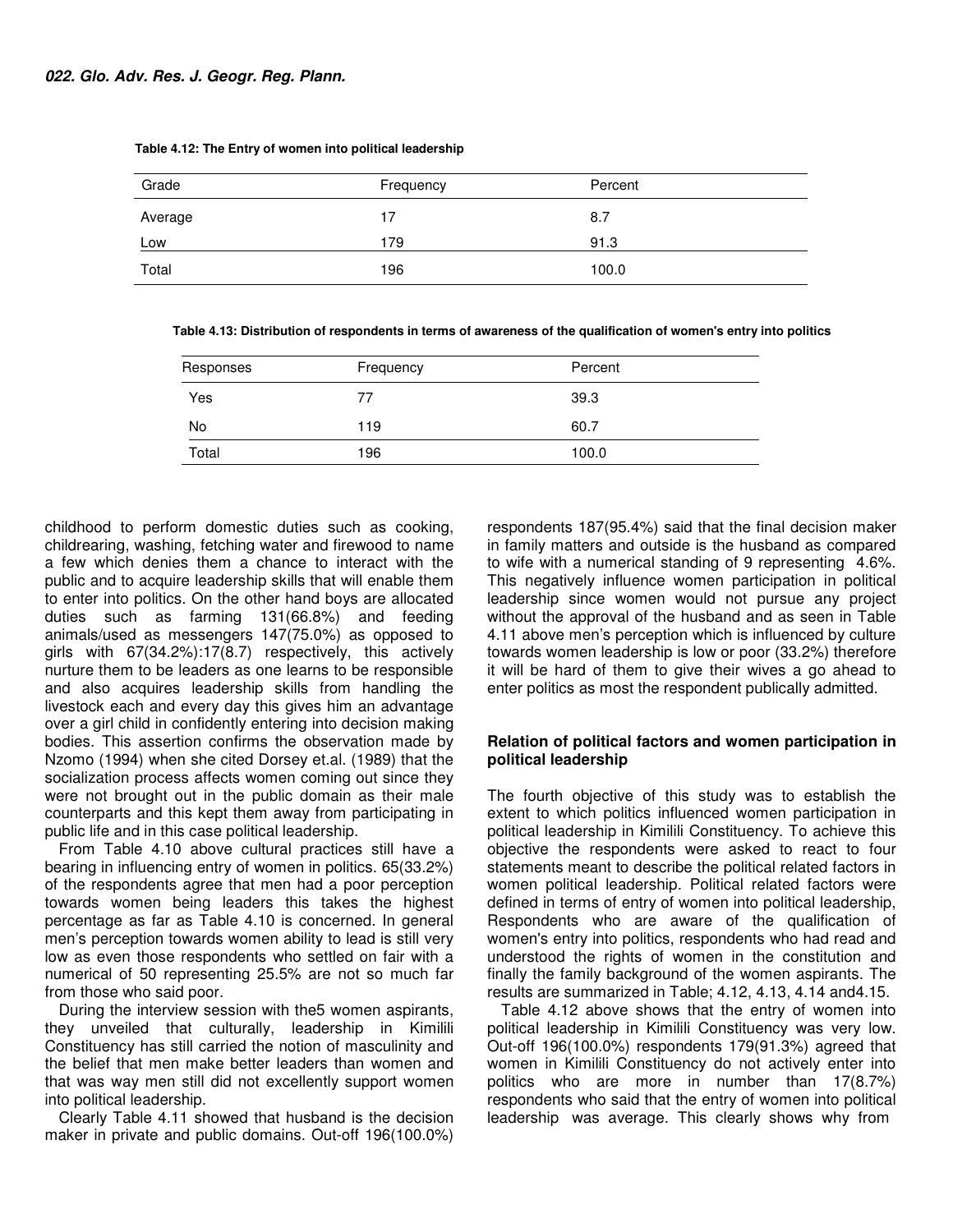**Table 4.14: Read and understood the rights of women in the constitution** 

| Responses | Frequency | Percent |  |
|-----------|-----------|---------|--|
| Yes       | 65        | 33.2    |  |
| No        | 131       | 66.8    |  |
| Total     | 196       | 100.0   |  |

|  | Table 4.15: Family background of the women aspirants |
|--|------------------------------------------------------|
|--|------------------------------------------------------|

| Has there been any member of your Frequency<br>family participated in politics |   | Percentage |  |  |
|--------------------------------------------------------------------------------|---|------------|--|--|
| Yes                                                                            | 4 | 80.0       |  |  |
| No                                                                             |   | 20.0       |  |  |
| Total                                                                          | 5 | 100.0      |  |  |

1988, there has never been a woman member of parliament in Kimilili Constituency.

The results from Table 4.13 shows that 60.7% of the respondents were not aware of the qualification of women's entry into politics and this is the reason why women do not come out courageously to vie for political positions and men would not fully support women into politics.

The research findings as illustrated in Table 4.14 above shows that majority of the respondents had not read and understood the rights of women in the constitution. It reveals that 65(33.2%) had read and understood the rights of women in the constitution while 131 respondents representing 66.8% were ignorant. The few who knew the contents and understood were respondents who majority had gone through university and some middle level colleges.

As indicated in the Table 4.15 above 80.0% of those who participated in politics had a member of the family having been involved in politics, and that is why they participated. This contribution also confirmed the assertion made by Burns (1994) that the few women who enter into politics are those, someone in their family had participated in politics, as were more political issues and aware of any political changes that would affect their chances to win or gain resources.

## **The relationship among the variables**

There was one type of test used to determine the relationship between education and women participation in political leadership in Kimilili Constituency of Bungoma County, Kenya. The test conducted was chi-square test. The reason for using chi-square was that it helps to determine the significance of the relationship between

nominal variables. Chi-square becomes statistical significant when p-value  $\leq \alpha$ -value=0.05 and fails to be statistical significant when p-value > α-value=0.05. Chisquare becomes unreliable when Chi-square table has cells with expected frequencies below 5. The expected frequency of each cell must be at least five in order to rely on the Chi-Square test. If it is not five, a different statistical test must be completed.

## **Hypothesis testing**

**H0**: There is no significant relationship between education and women participation in political leadership in Kimilili Constituency of Bungoma County, Kenya.

**H1**: There is a significant relationship between education and women participation in political leadership in Kimilili Constituency of Bungoma County, Kenya.

## S**ignificance Level**

 $\alpha = 0.05$ 

## **Rejection Region**

Reject the null hypothesis if  $p$ -value  $\geq 0.05 = \alpha$ .

## **a) Education Level**

**H0**: There is no significant relationship between women education level and women participation in political leadership in Kimilili Constituency of Bungoma County, Kenya.

**H1**: There is a significant relationship between women education level and women participation in political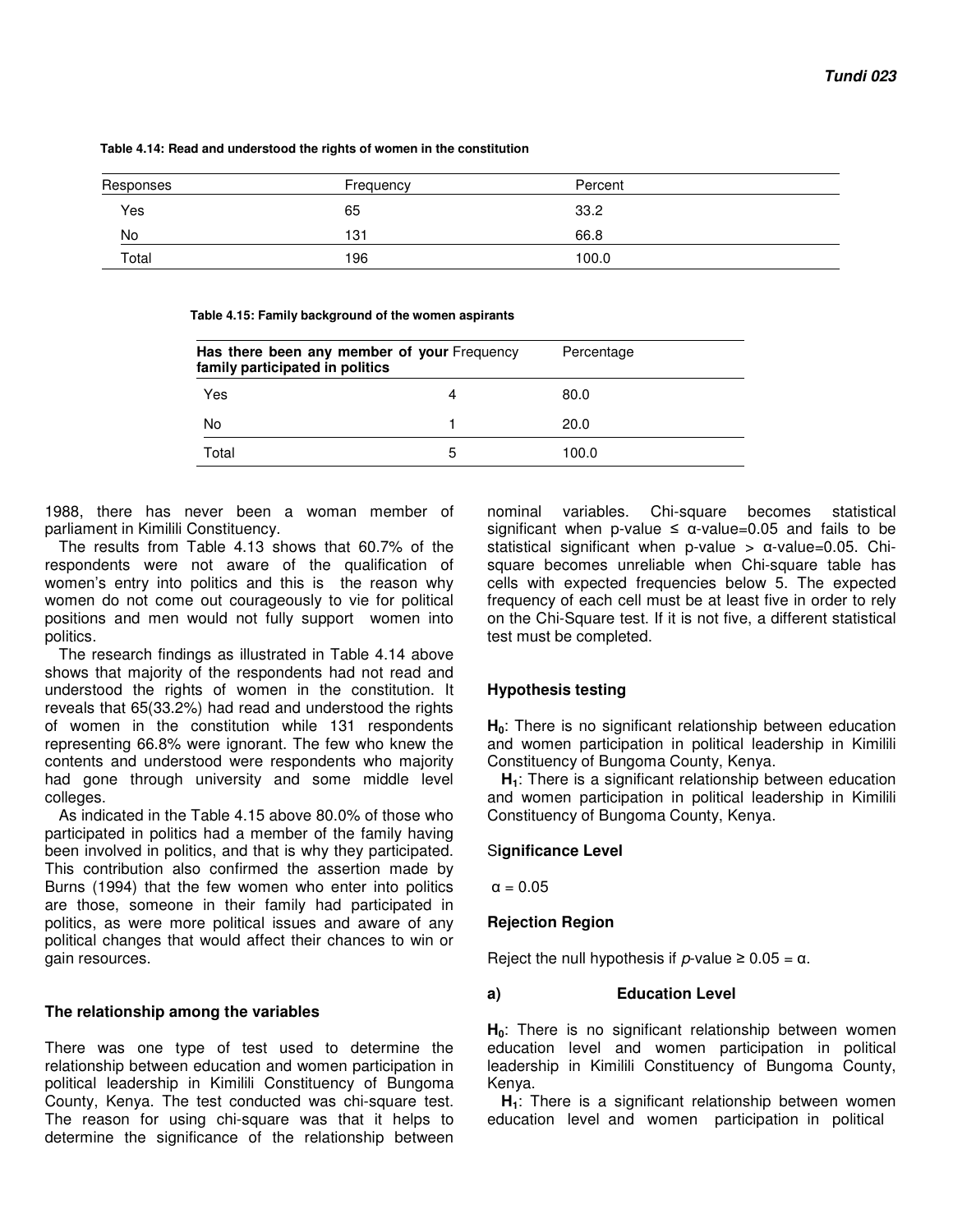**Table 4.16: Chi-Square Test – relationship between education level and women's participation in political leadership.**

|                              | Value     | df | Asymp. Sig. (2-sided) |
|------------------------------|-----------|----|-----------------------|
| Pearson Chi-Square           | $1.212^a$ | 4  | .876                  |
| Likelihood Ratio             | 2.065     | 4  | .724                  |
| Linear-by-Linear Association | .078      |    | .780                  |
| N of Valid Cases             | 196       |    |                       |

a. 0 cells (0%) have expected count less than 5. The minimum expected count is 5.12

According to footnote a (below Table 4.16), all expected frequencies are ≥ 5 (smallest value is 5) therefore chi square test is reliable.

**Table 4.17: Chi-square Test-relationship between Constitutional awareness on fundamental human rights and women participation in political leadership.** 

|                              | Value      | df | Asymp.<br>sided) | Sig. | (2-Exact<br>sided) | Sig. | $(2$ -Exact<br>sided) | Sig. | $(1 -$ |
|------------------------------|------------|----|------------------|------|--------------------|------|-----------------------|------|--------|
| Pearson Chi-Square           | $.779^{a}$ |    | .377             |      |                    |      |                       |      |        |
| <b>Continuity Correction</b> | .376       |    | .540             |      |                    |      |                       |      |        |
| Likelihood Ratio             | .823       |    | .364             |      |                    |      |                       |      |        |
| <b>Fisher's Exact Test</b>   |            |    |                  |      | .434               |      | .276                  |      |        |
| Linear-by-Linear Association | .775       |    | .379             |      |                    |      |                       |      |        |
| N of Valid Cases             | 196        |    |                  |      |                    |      |                       |      |        |

a. 0 cells (.0%) have expected count less than 5. The minimum expected count is 5.64.

leadership in Kimilili Constituency of Bungoma County, Kenya.

The second objective of this study was to examine the degree in which education influence women participation in political leadership in Kimilili Constituency, Bungoma County. To achieve this objective the respondents were asked to respond to questions relating to education level of women in Kimilili Constituency. The chi-square test was performed to determine if educational level of women influenced women Participation in political leadership in Kimilili Constituency. The result of chi-squire is summarized in Table 4.16.

A Pearson chi-square test was conducted to examine whether there was a relationship between women education level and women participation in political leadership in Kimilili Constituency. The results revealed that there is significant relationship between the two variables (Chi square value = 1.212, df = 4,  $p = .876$ ) since the p value >  $\alpha$ =0.05 (Table 4.16), we reject H<sub>0</sub> and accept the  $H<sub>1</sub>$ . This means the education level of women in Kimilili Constituency hinders from participation in political leadership.

### **b) New constitutional awareness of fundamental human rights and freedom.**

**H0**: There is no significant relationship between Constitutional awareness on fundamental human rights and women participation in political leadership in Kimilili Constituency of Bungoma County, Kenya.

**H1**: There is a significant relationship between Constitutional awareness on fundamental human rights and women participation in political leadership in Kimilili Constituency of Bungoma County, Kenya.

The chi-square test was performed to determine the relationship between respondents who were Knowledgeable and aware of their fundamental rights and freedom, and women participation in political leadership in Kimilili Constituency. The result of chi-squire is summarized in Table 4.17.

According to footnote a (below Table4.17), all expected frequencies are  $\geq$  5 (smallest value is 6) therefore chi square test is reliable.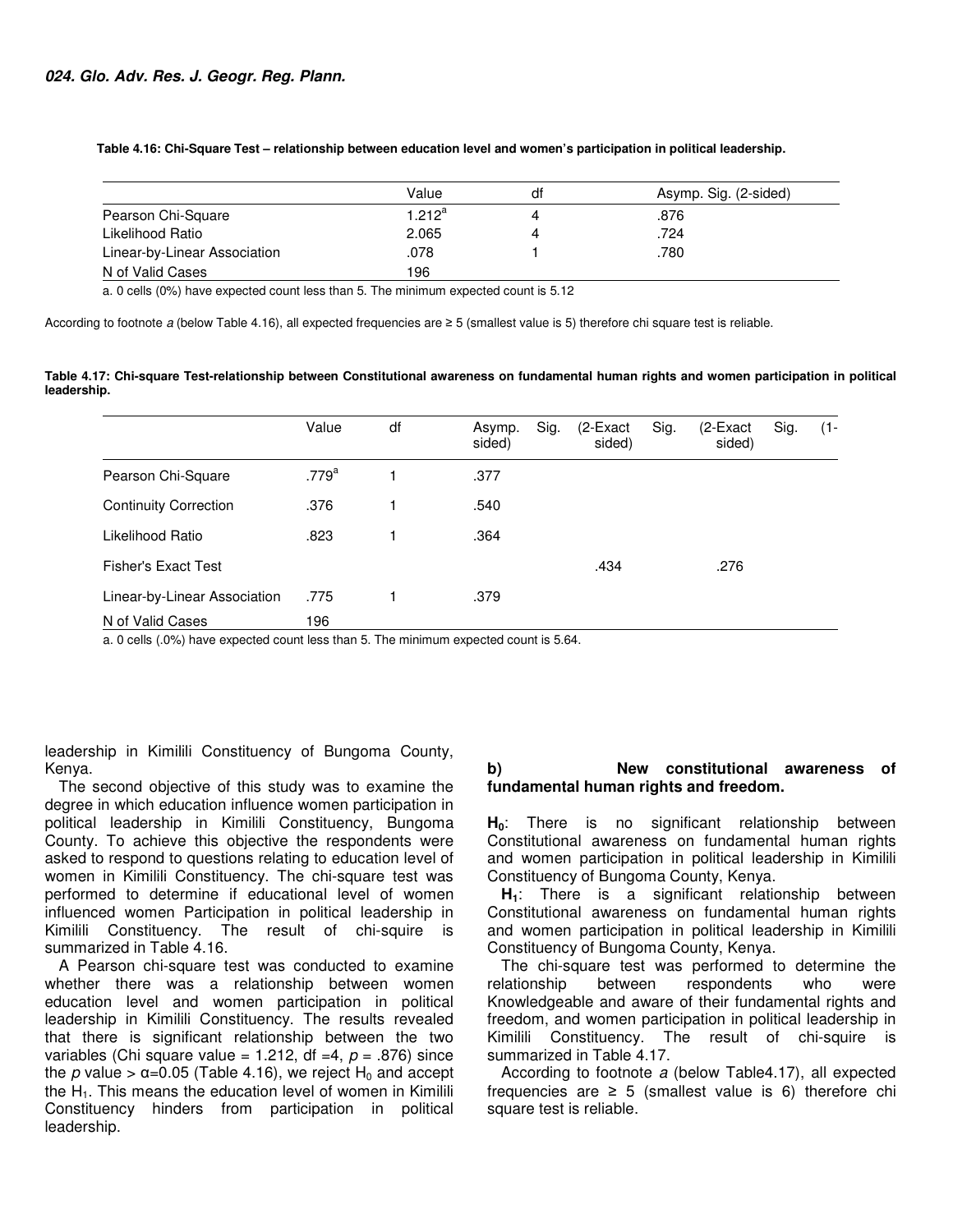The P of 0.377, which is greater than 0.05 at 1 degree of freedom (Table 4.17), this leads to rejection of the  $H_0$  and acceptance of  $H_1$ . Therefore the chi-square is not statistically significant. There is therefore enough evidence to conclude that, there is a significant relationship between Constitutional awareness on fundamental human rights and women participation in political leadership in Kimilili Constituency of Bungoma County, Kenya.

To sum up, the data analysis suggests that there is a significant relationship between education and women participation in political leadership in Kimilili Constituency of Bungoma County, Kenya. The women education level and their ability to be aware of their fundamental rights have contributed to their absentee in decision making bodies and particular in public political leadership.

#### **CHAPTER FIVE**

## **SUMMARY OF FINDINGS, DISCUSSIONS, CONCLUSIONS AND RECOMMENDATIONS**

#### **INTRODUCTION**

The study had set out to assess the factors influencing women participation in political leadership in Kimilili Constituency. This chapter therefore outlines the findings of the study and their relationship with the relevant literature and determines how the factors identified had an influence on women participation in political leadership. Based on the results obtained from the study, a discussion of the theoretical and practical implications is presented. The conclusion and recommendations are given and finally the contributions that study can make to determine future research directions are highlighted.

#### **Summary of the findings**

The study sort to assess the factors influencing women's participation in political leadership, women economic statues was found to be one of the factors that influenced women participation in political leadership. The study clearly indicated that girl child in Kimilili Constituency did not inherit his father's land because of cultural belief that; she will be married to a man who had inherited his father's land. The study also indicated that majority of women are highly involved in domestic roles unlike public service which deny them time and sufficient resources to enter into politics.

The studies found out that majority of women in Kimilili Constituency were illiterate in that most of them were primary drop-outs which negatively affected their entry into political leadership. Majority of the illiterate members did not see the reason of supporting and electing a female

candidate, since to them a woman is supposed to take care of the family and be concerned with the well-being of the household matters and thus preferred electing a male candidate, while the few educated members based their choice on the ability of the person to lead not based on gender. The study also indicated that the common course done by women in Kimilili is education. Many women are trained as nursery, primary or secondary teachers. This kind of course does not fully place one in a position of acquiring political skills and financial strength to courageously enter in politics.

The study also found out that cultural practice contributes a lot in hindering women participation in political leadership. Domestic responsibilities which include children rearing, fetching water and firewood, cooking, washing and farming among others are traditional gender roles which make women primarily responsible for children's upbringing and home maintenance tasks and thus hinder women in acquiring leadership skills, exposure and further political positions in the community. Traditionally men still dominate in decision making and thus maintain the status of women as subordinates which make them inferior to men, and therefore they have to accept their situation, which is to listen to what they are commanded to. From the study a girl child is socialized from childhood to be a wife and a mother by being much trained to perform domestic duties while the boy child is socialized to be a farmer and a leader by being given duties of looking after animals and farming, this gives him and added advantage on acquiring leadership skills. Paying of dowry was also pointed out as cultural factor that influenced women participation in political leadership, this practice automatically made a woman submissive to her husband.

The study also pointed out that majority of Kimilili residence moreover women did not know their rights and have accepted their inferior position. It was surprising that even the educated believed that property belonged to men. Lacks of constitutional awareness on various rights of women also came out as a reason to why women did not come out in public and vie for political positions in the constituency. The study indicated that women entry into political leadership was very low and was also attributed to lack of support from men. The study found out that, men have a very bad perception on women ability to lead and thus women fear male discouragements and criticisms.

Other findings included the minimum support given to women by the government, political parties and social institutions such as churches in supporting women. The political parties and government had inadequate structures that support women entering politics. Churches basing on Christianity doctrines they did not encourage women leadership as they base their argument on creation of man where a woman was created after a man and made submissive and helper to man. Women's low selfconfidence came out as one factor that hinders women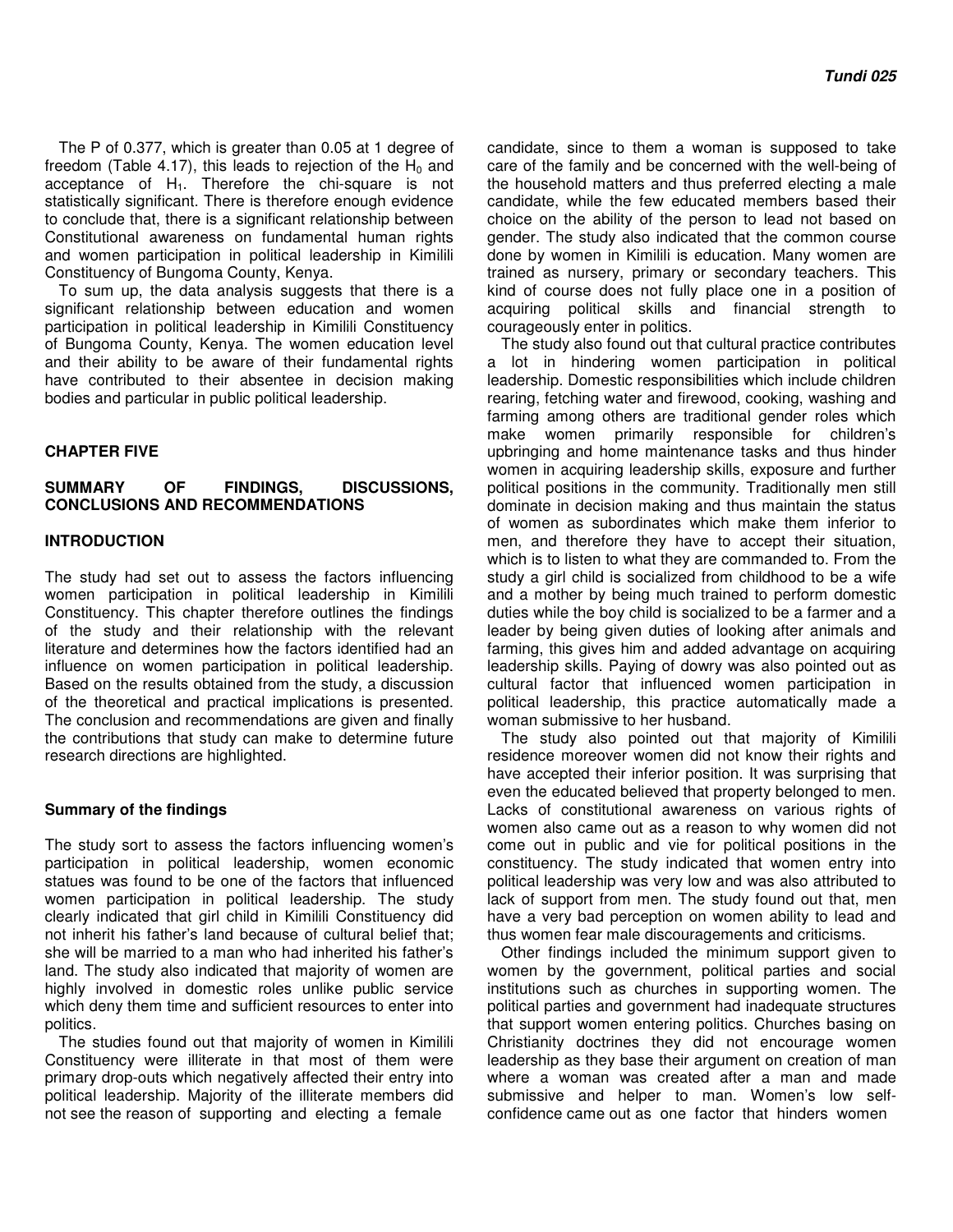from entering into political leadership. From research it was founded that women fear being criticized, speaking before man and taking risk. This can be attributed to low educational level of women and exposure.

## **Discussion of the findings**

Despite the constitutional rights of women and the emphasis of at least a third of either gender representation in decision making bodies, several factors impinged on women level of participation. Analysis of field data unveiled the following as the factors that impinged on women's participation in political leadership at the studied community.

#### **Economic factors influencing women participation in political leadership**

It was identified that majority of female respondents and especially the aspirants were engaged in the informal activities such as small scale business, Domestic Chores, vocational (tailoring), and domestic farming. The study also revealed that women engaged in these activities in the participating communities did not earn much as compared to their counterparts who own farms and get higher incomes. The interview held with the Key informants indicated that most women in the Constituency are (non-) participation in the labor force unlike the men therefore they lack financial independence and confidence to compete with their male counterparts. This comes to support Kenworthy, L. & Malami, M. (1999) who asserted that women who find themselves in the formal wage labor force are more likely to enjoy political representation since they have greater financial independence as well as higher levels of self-esteem. Technical presentation and supervisory skills are skills that women in the formal economy bring to the political realm. Jobs in such fields as law, management and journalism commonly provide the flexibility, financial resources, experience, and social networks that facilitate running for elected office, which lacks in women in Kimilili Constituency since the study reveals that common women's profession in Kimilili is teaching. This issue of inadequate financial resources and skills has prevented women in Kimilili Constituency from taking active part in household as well as community and public decision making processes.

The outcome of women aspirants and key informants interview sessions identified that, money serves as a constraint to women's effort in participating in political leadership. Thus, before one is voted for as a county representative/ women representative/ member of parliament, that person has to embark on a vigorous electioneering campaign which involves cost of transportation, logistics and buying of drinks ( chan'ga) for

men and Sugar or kanga( a piece of cloth that women rap themselves) for women to influence voters. The issue of spending huge sums of money to influence voters has therefore contributed to the low level of women participation in political leadership this has further been perpetuated by women being involved in unpaid domestic chores and therefore they have no enough resources to compete with their male counterparts. To add on that the findings also revealed that, the girl child do not inherit land in Kimilili Constituency due to cultural belief, that she will be married and be taken care of by her husband and also culture dictates that land inheritance is through the male lineage, which deprives a girl child the right to control land and inherit her father's property (land) and thus makes her financially dependent on her husband this actually influence a woman participation in political leadership. 80% of women aspirants interviewed mentioned funds to be a major constraint of women to enter into public politic. This finding supports Nzomo (1994) and Ofei-Aboagye's (2000) assertion that finance has been one of the sources of constraint that prevent women from participating in the government process especially at the local level.

## **Education factors influencing women participation in political leadership**

The interview held with the key informant in the study area (District Officers, Education Officers, Catholic Priest, Community Development Officer, Assistant Director-Quality Assurance in the Ministry of Education and District Social Officer) and the women aspirants indicated that low level of education was one of the major factors impinging on women's participation in political leadership process at the national and local level. According to the Key informants and the women aspirants English language which is the mode of communication at most official meetings or training serves as a barrier to women who had low level or no education to participate in the decision making bodies and moreover in political leadership. From the study as the researcher had mention earlier due to low level of education women in particular, can only fluently communicate in their mother tongue unlike English and Kiswahili Language this negatively influences their interaction and communication with the government agents, and therefore forces them to allow men to act as mediators between them and the government or donor agents who in return take that opportunity to grab resources or benefits meant for women. This confirms the assertion made by Linda and Johnston (1986) that language promotes interaction and exposure with others, thus one informed on issues and is able to influence issues that affect the community, which are disadvantaged.

The result of the interview also revealed that only 4.6% of women in the constituency have higher education even to the level post-graduate education and because of that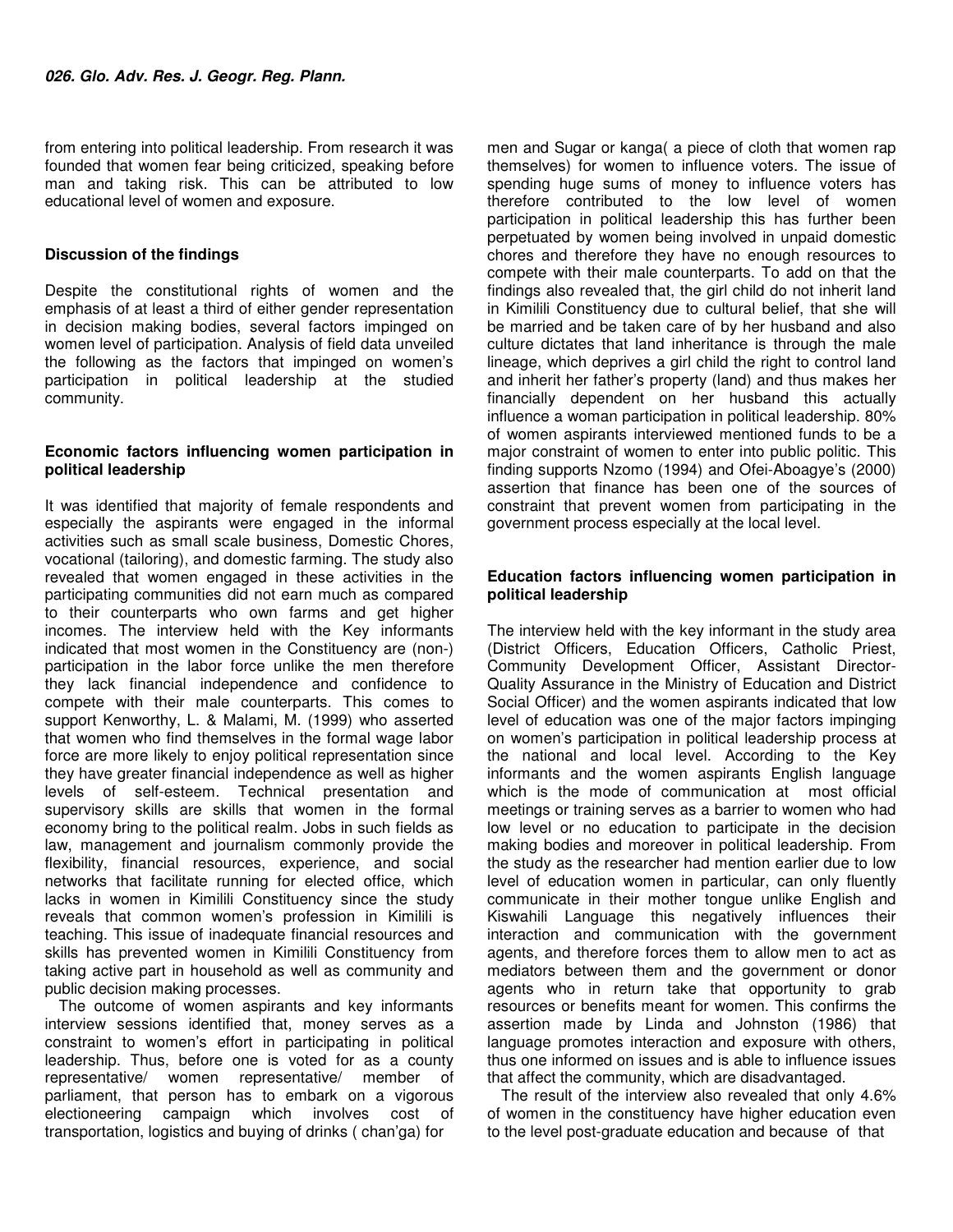women are not interested to seek political seat since they do don't see importance to do so in that case the researcher agrees with Yoon (2004) assertion that education instills interest in political matters and educated women would be more adept to seek elective office. It is unfortunate that even those who make it to colleges end up taking education as a course which has no outstanding additional value in political life. Illiteracy was identified as one of the women hindrances to political leadership, the study revealed that most of women reached primary level of education and even those who joined secondary only a few managed to sit for form four national exams, this findings correlates with the study done in Chonyi District by Mnyazi (2010) as she found out that only 7% of women had gone through university while 7% have gone through tertiary education while majority of her respondents were women and 52% were illiterate.

It is clear that most of the women do not qualify nor informed of issues affecting them to be able to enter and actively participate in politics, and therefore they cannot criticize issues that affect them in entering into politics. This is because of ignorance of new constitutional rights such as; right to own or inherit land without discrimination based on sex or any other, a 1/3 either gender representation in the decision making bodies, freedom of choice, equality and freedom from discrimination or right to education among others. This has been perpetuated by their failure to know how to read and write and thus unable to successful participate in political leadership especially at Constituency, County or National level. This comes to confirm the assertion made by the Northern Easter School (2006) that due to low level of education or complete lack of it, women cannot read and understand a lot of things that enlighten them, and to have enough knowledge about the local level governance hence inability to participate in the decentralization process.

From the hypothesis testing, the chi-square results showed that they existed a significant relationship between education and women participation in political leadership in Kimilili Constituency. Basing on the relationship, the researcher joins Duverger (1975) (as cited in Nzomo,1997) in asserting that women in Kenya and moreover in Kimilili Constituency not only have societal customs and attitudes to blame for their small part in politics, but their education and training tend to make women accept their secondary status as the natural order of things.

## **Social-Cultural factors influencing women participation in political leadership**

An interview with women aspirants and key informants in Kimilili Constituency brought to the fore an elaboration explanation as to why most women do not participate in political leadership. According to them, "women are

considered not to be part of the community and are owned by their husbands." They further emphasized that this belief of the people affects the society and the socialcultural orientation females go through from their childhood to adulthood, and in their views it has consequently affected their participation in political leadership. It is also considered as a sign of disrespect on the part of women to express their opinions in the midst of men as men consider women's ideas as inferior. This is the reason why most women were not willing to contest for public positions and those who even avail themselves were often not voted and were highly insulted by the community due to their cultural indoctrination. Due to this social-cultural belief, females were not often trained to be leaders with the view that women are the property of their husbands. This assertion confirms the observation made by Nzomo (1994) when she cited Dorsey et. Al. (1989) that the socialization process affects women coming out since they were not brought out in the public domain as their male counterparts and this kept them away from participating in public life.

The study also revealed that their existed maledominated leadership structure which developed a culture that excludes women. The "all boys network" (occasionally "old boys network" combining the worst features of seniority and machismo) is an informal clique of men in positions of power and those close to them. They bond by engaging in activities such as after-work adventures or sports which women have no time for given their multiple burdens. During these activities, work-related matters are discussed and even decided on. Women's absence at these occasions works against their effective participation in decision-making and that is why the researcher agrees with Reynolds (1999) who asserted that cultures socialize women from birth into strict roles that preclude them from public decision-making, it is much more difficult for them to obtain political office.

In African societies, it is believed that men lead and women follow (Ngcongo, 1993, in Grant, 2005).This assertion is proven true by the study done in Kimilili Constituency. It was evident that men were the major and final decision makers in all matters related to private or public life. This was well brought out with one of the respondent who said that since he paid dowry his wife has no option but to comply with his decisions and rules as she is part of his property. That means women ought to obey their husbands decisions no matter how oppressive they might be. An interview session with one of the aspirant revealed that her husband was not supportive of her interest in political leadership and the husband had demanded her to drop out from politics, her husband's decision had affected her active participation in entering politics.

From the interview sessions and the data collected from the questionnaires, gender roles emerged as a major cultural factor, where women are made primarily responsible for children's upbringing and home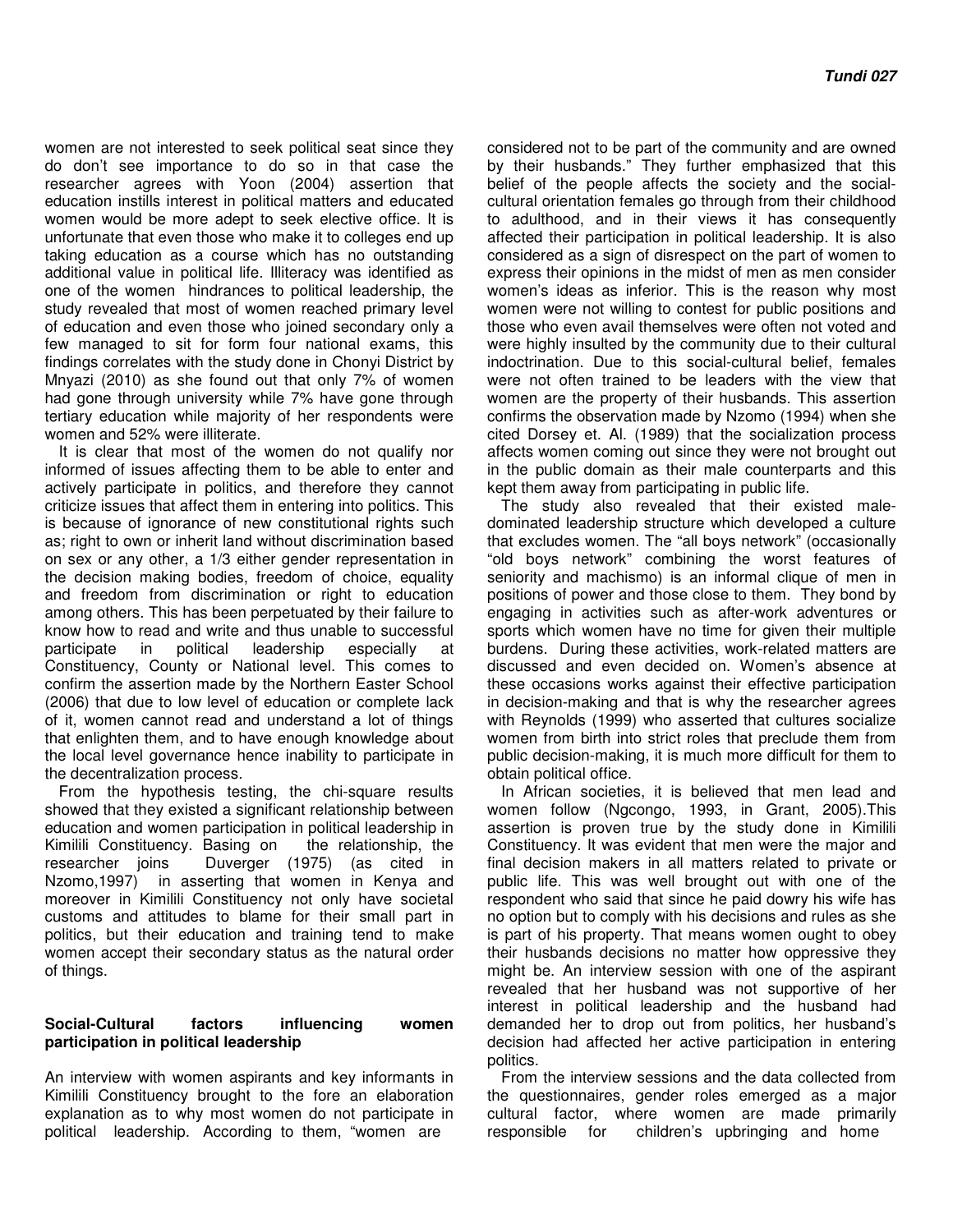maintenance tasks. According to the study women were expected to focus their lives on taking care of their families to the detriment, or exclusion, of other concerns. Boys were given priority for schooling over girls whom, it is assumed, will later be provided for by husbands. As adults, women were also expected to care for children, spouses, parents and relatives. Women in Kimilili were responsible for keeping the family together. Their involvement in community, church, social and political organizations were deemed secondary to obligations at home and the demands of earning a living. These gender divisions of work as unveiled by the respondents consumed all the time of women and energy and therefore ended up having no time to involve themselves in public life. This observation comes to support Mughenyi and Banya (1994) assertion that Domestic workload prevents women from actively entering into politics and further has a negative effect on the health of the women.

The results of the interview with women aspirants and key informants also revealed that rites of passage pertaining to the boy child nurtured them for leadership positions, whether at local or national levels of governance, in business, politics or public administration. The study revealed that during initiation of the boy children in the study area, the community celebrated the change of stage of those boys from boyhood to manhood, and at those periods, it was the role of uncles and grandfathers to teach the initiated boys the leadership skills and also to given them advice on being courageous to take their leadership roles at home in their fathers absentee and how to be responsible men, which was not passed to girls this influence women participation in political leadership since women lack skills and experience to be leaders.

To quote Melody Emmett (2001:67). "The life passages of women are not sacramentalised, celebrated or even acknowledged" in Kimilili Constituency. This is illustrative of the position ascribed to women, right from the birth of the girl child, in comparison to the boy child and the subsequent position of men in society. That greatly revealed why women in Kimilili though they are many compared to men their entry into political leadership is very law.

## **Political factors influencing women participation in political leadership**

All the women aspirants interviewed unveil that they had not received any support from their political parties; be it financial or moral. They all admitted that, that was a very big obstacle to their success to governance. Party nomination of female candidates, Norris (1993: 328) states, is influenced by both supply-side and demand-side factors: the supply side deals with whether women come forward to pursue a parliamentary seat and the demand side deals with whether women are selected by parties. From the

study findings, party nomination of female candidates in Kimilili Constituency was significantly influenced by the demand side. The aspirants also revealed that so far they had not received any support from the government which had made their entry into politics challenging.

The study also revealed that 80.0% of women aspirants had come from political families where in their lineage or families they had member(s) who were actively involved in politics in the past and even present, and this has equipped them with mobilization skills and public relation skills. This contribution confirmed the assertion made by Burns (1994) that the few women who enter into politics are those, someone in their family had participated in politics, as were more political issues and aware of any political changes that would affect their chances to win or gain resources. It also supports Genovse (1993) who stated that very few of women rose to power "on their own." Most of the women "inherited" inherited power from the family, father or husband.

Another interested issue raised by women aspirants was insecurity. Women aspirants say that they are away and far from their homes during campaigns bused, intimidated and even stoned during campaigns. They also say that most of the times when found late hours away from their homes they were often threatened by group of unknown people who always wanted to rob them.

## **CONCLUSION**

The objectives of this study were achieved with respect to the findings. This study showed that there are various factors influencing women participation in political leadership such as; economic, education, cultural and political not failing to mention security and women's low self-confidence. These factors are interlinked; some depend on the others to bring a change in women participation in political leadership. Other factors such as role of men in supporting women contribute significantly to women participation in political leadership.

Thus, the variables hindering women's political leadership in political leadership in Kimilili Constituency, discussed in the extant literature help our understanding of women's participation in political leadership to a great extent. Specifically, women's household responsibilities and lack of financial strength hinder women's entry into political leadership.

## **RECOMMENDATIONS**

Based on the analysis of responses gathered from the different consultations that were held, the following measures were identified (as those commonly raised by the respondents) as means to facilitating a conducive environment to increasing women's participation and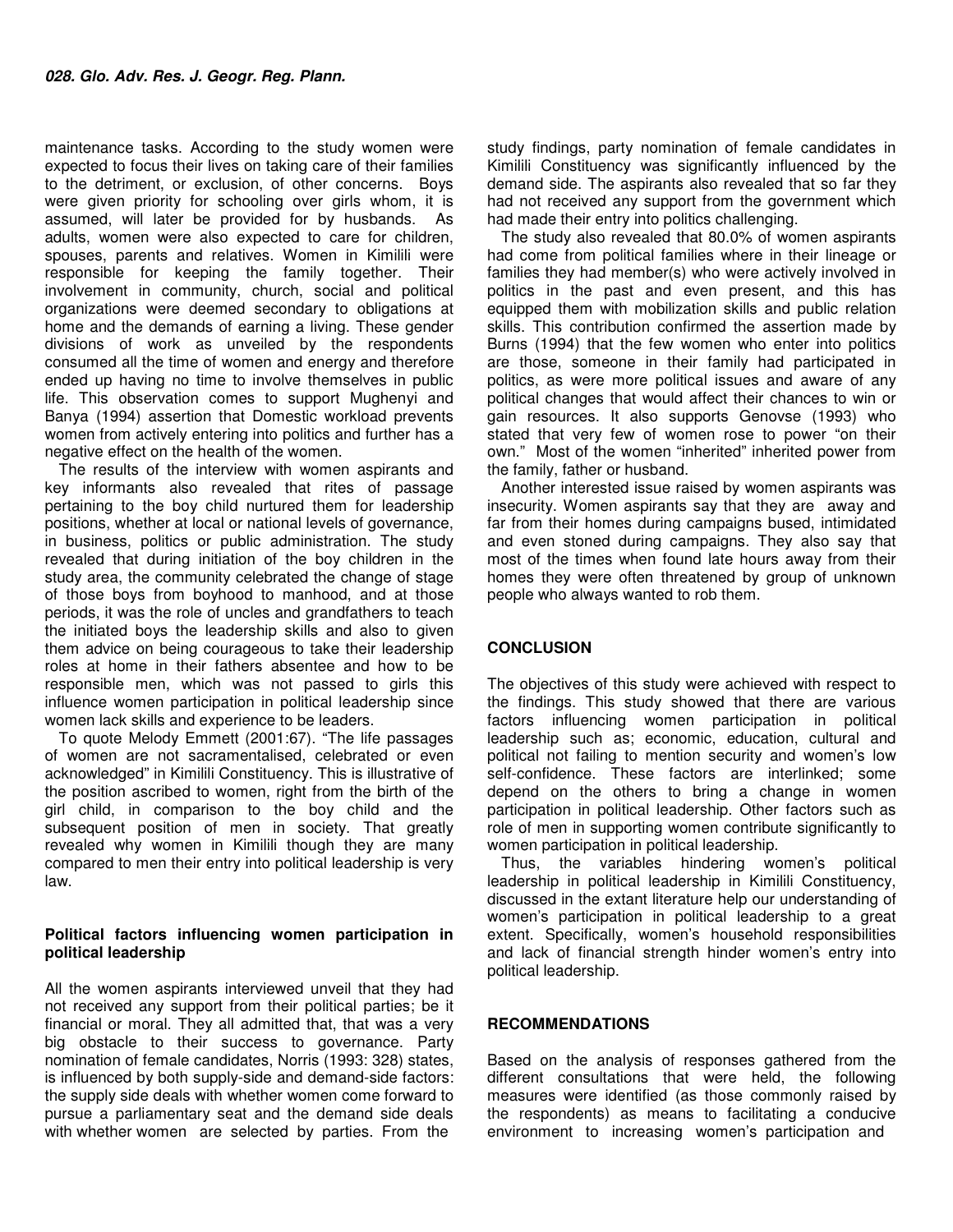representation at all levels of decision making and in politics in Kimilili:

1. Gender budgets should be encouraged. A gender budget is not a separate budget for women, but rather a tool that analyses budget allocations. Public spending and taxation from a gender lens and can be subsequently used to advocate for reallocation of budgets to better respond to women's priorities. Gender budget have been instrumental in increasing government expenditures in social services that benefit mostly women and children, and in steering government priorities towards the 'care' economy such as health and nutrition, education, entrepreneurship, politics and other family and community services. The study results established that there is a linkage between education and participation of women in political leadership. Hence, there is the need to intensify and sustain education of females in all forms and levels in the Constituency. This can be done by the promotion and sustenance of massive girl-child education in the Constituency or in the communities through collaboration with the District Education officer, NGOs and other charitable organizations or individuals. This collaboration should lead to the establishment of an educational fund which will collaboration should lead to the establishment of an educational fund which will provide the needed assistance to enter girl-child to stay in class room at all levels of education.

2. The government through the relevant ministries should develop a curriculum that will teach women to be able leaders right from nursery and by the time they are adults the situation will have been solved. Adult education classes should be increased with a component of leadership so that the older women and men can accept that a woman can also lead just like men. Our institutions such as mass media and the formal education system should be mobilized both for our tasks, through continuing gender sensitization for teachers, school staff, school administrators, media, advertising and public relations practitioners, actors, directors, writers and other artists. Their personal biases influence the way they teach, conceptualize, prepare and execute materials as well as programs and activities. It is critical that these individuals support women's rights to equal participation in decisionmaking and leadership.

3. Changing culture to suit the political needs of women would be a very challenging option to carry forward in Kimilili. It is not an issue which is solvable overnight; hence women's participation in politics should be actively pursued by women. The Kenyan system has provided opportunities for women to show their capabilities. It is not the changing of culture; however, it is how one uses the available opportunities to be visible in eyes and ears of the chiefs, elders and heads of families. One has to use the opportunities given by culture to have an effect and inform changes to culture. There is need for intensive sensitization of both males and females to begin to re-think

and redirect their negative perception to see women as equal partners in the development process of their communities and the nation large. This can be done through the formation of male advocacy groups comprising chiefs, opinion leaders such as District Social officers, District Officers, and other knowledgeable men to educate their male counterparts in the Constituency about the need to involve women in all levels of central and local governance. The equal right of women and men to assume leadership positions must be instilled among children. Both girls and boys need to have equal opportunities to develop their leadership as well as "citizenship" skills. Leadership does not exist in a vacuum. The role of the constituency is just as important. Political empowerment demands that both leaders and citizens come to an understanding of their responsibilities and help each other in creating the society they desire.

4. To the government in order to build more space for women to participate in and influence political decision‐making, it is essential that the Kenyan government should promote women's participation in political decision‐making. Beyond the adoption of quotas, the government should work proactively and undertake public campaigns to emphasize the importance of women's participation in political leadership. The government should introduce complementary activities to increase the public's understanding of the quotas as an integral part of efforts to achieve gender equality and democratic governance, and provide resources to all parties for the training of women in the skills required to become political candidates and leaders.

5. To the political parties since they are the main gatekeepers for women's political participation. Political parties decide who will be listed on the ballot and in what place, and are the arena where policies are debated and decided upon. In order to advance women's effective participation within this realm, political parties should thus implement measures to enhance gender equality. In order to change male‐dominated political cultures, all political parties should adopt appropriate measures and policies, such as party quotas, transparent criteria and party‐list placement designed to promote the election of women (e.g. 'zebra' lists alternating men and women), along with funding for women candidates and women party members. They should adopt party rules mandating gender balance in their party management and policy committees, and train all political candidates in gender‐related issues, including gender awareness. Political parties should also address how they might create a more enabling environment for women to engage in politics – for instance, by introducing measures and working hours that allow women and men to contribute equally to decision‐making processes, and organizing capacity‐building and leadership training for female leaders.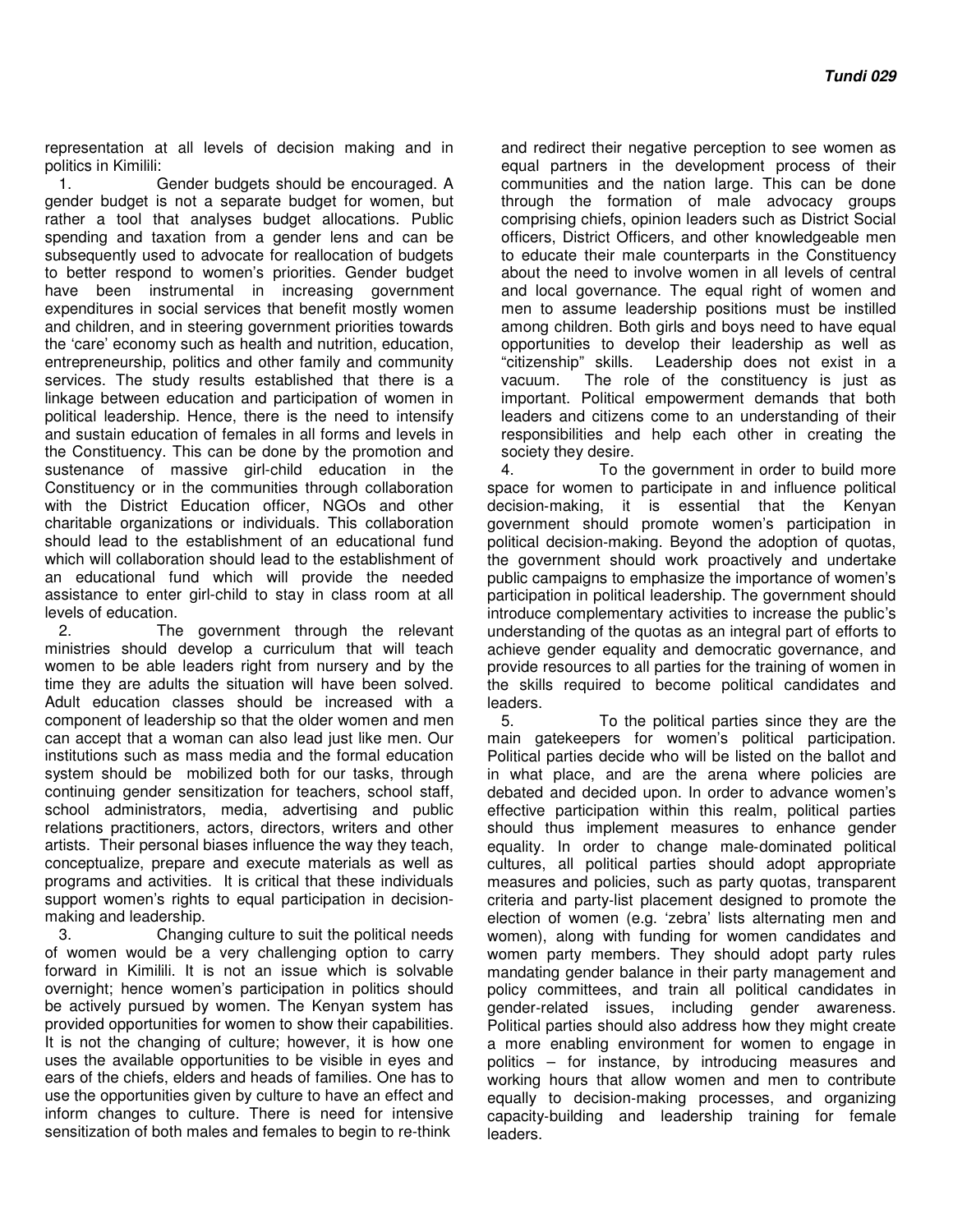It is the view of the researchers that the recommended strategies would promote active and sustain women participation in political leadership. However the desire for equal participation for males and females in the governance process would not come easily or be gotten on a silver platter since change is a continuum process and a team work between both genders in the society. Hence it is imperative to note that real and meaningful democracy will not be attained until women and men have equal political decision-making power in which every ones interest is equally and fairly represented Gender lens.

#### **REFERENCES**

- Bari F (2005). Women's Political Participation: Issues and Challenges. United Nations: Unpublished
- Basu A (1992). A study of women movement in india. Califonia: Califonia press.
- Basu A (1995). Movement in a The challenge of local feminisms: Women's global perspective. UK: Westview: Oxford.
- Burns JM (1975). Leadership.UK: Harper Collins.
- Constitution of the Republic of Uganda (CRU) (1995). Uganda government Printer.
- Coolican (1994). Research methods and statistics in psychology. London: London Bath.
- Dollar DG (1999). Gender Inequality, Income and Growth: Are Good Times Good for Women? Development Research Group, Gender and Development Working paper Series No.1, World Bank. Washington: DC.
- Duverger M (1954). Political Parties: Their Organization and Activity in the Modern State. New York: Wiley.
- Duverger M (1955). The Political Role of Women. Paris: UNESCO.
- Fox R, Lawless J (2005).To run or not to run for office: explaining nascent political ambition. American Journal of Political Science, 49(3), 642- 659.
- Geisler G (2000). 'Parliament is another terrain of struggle': women, men and politics in South Africa.Modern African Studies, 38 (4), 605-630.
- Gordon April, A (1996). Transforming Capitalism and Patriarchy: Gender and Development in Africa. Boulder, CO: Lynne Rienner.
- Groot GD (2008). Rwandans Comeback, the Christian Science Monitor. London: Oxford University Press
- House-Midamba B (1990). Class Development and Gender Inequality in Kenya, 1963-1990, NewYork: The Edwin Mellen Press.
- Inter-Parliamentary Union (1997). Men and Women in Politics: Democracy Still in the Making. Reports and Documents, No. 28. Geneva: Switzerland.
- Inter-Parliamentary Union (1997). Political Inclusion of Women. Geneva: Inter-Parliamentary Union.
- Inter-Parliamentary Union (2008). Women's Environment and Development Organization; UN Division for the Advancement of Women; Center for Legislative Development; Woman Kind; Global Database of Quotas for Women.
- Inter-Parliamentary Union (2010).Women in National Parliaments. Retrieved from http:// www.ipu.org/wmn-e/classif.htm.
- Jahan R (1998). The Practice of Transformative Politics. In Transforming Politics: Women's Experiences from the Asia-Pacific Region. Quezon: Center for Asia-Pacific Women in Politics.
- Jodi E (2003). Women take lead in reconstruction of Rwanda. Canada:University Press of Chicago.
- Kamau N (2010). Women and Political Leadership in Kenya. Kenya: Heinrich Böll Foundation:
- Kathleen Rock hill, Anton (1986). Adult literacy in the third world. New york: Feminist University press.
- Kenworthy L, Malami M (1999). Gender inequality in Political Representation: A World-wide Comparative Analysis." in Social Forces, 78(1):235-268.
- Kerlinger FN (1994). Foundations of Behavioral research: Education and psychological inquiry. New York: Holt, Rinehart and Winston.
- KNBS (2009). Kenya National Census results. Retrieved from http://www. Knbs.or.ke
- Lovenduski J, Norris P (1993). Gender and Party Politics. London: Sage.
- Lubega S (2000). Law Reform and Effective Implementation as the Means to Economically Empower the Ugandan Woman. Washington, DC: George Town University Law Center.
- Mnyazi, M. (2010). Factors influencing women's entry into political leadership- the case of women (parliamentary and civic Aspirants and Leaders) in Chonyi Division of Kilifi District. Kenya: Unpublished research project
- Moore D, McCabe G (1999). Introduction to the Practice of Statistics (3rd ed.). New York: W.H. Freeman and Company. Retrieved from http://www.grants.nih.gov/grants/funding/modular/eval/sample\_MGAP.d oc
- Mugenda OM, Mugenda AG (1999). Research Methods: Quantitative and Qualitative Approaches. Nairobi: Acts Press.
- Mwaka V (1996). Women studies of Uganda. New york: feminist press.
- Nadowli District Assembly (2005). Medium term Development Plan –Update
- Ngwira N (1988). Women and Development in Malawi.Malawi: Unpublished
- Nkapa M (1997). Educational research for modern scholars. Enuga: Dimension publisher.
- Northern Easter School (2006). Participation of women in Local Governance in Northern Region. Institute of Adult Education.Ghana: Ghana Press.
- Nzomo M (1993). Women in Leadership. New York: praeger publishers
- Nzomo M (1994). Women in Politics and Public Decision-Making. In K. k. Ulf Himmelstrand and E. Mburugu (Eds.), African Perspective on Development: Controversies, Dilemmas and Openings. London, UK: James Currey Ltd.
- Obbo C (1980). African Women: Their Struggle for Economic Independence, London: Zedd Press.
- Ocho LO (2005). Issues and concerns in education and life. Enugu: Institute of Development Studies, University of Nigeria.
- Odinga O (1967). Not Yet Uhuru: An Autobiography, London: Heinemann.
- Ofei- Aboagye E (2000). Promoting the participation of Women In Local Governance and Development: the case of Ghana, (ECDPM discussion paper 18) Maas-tricht: ECDPM.
- Onsongo JK (2005). 'Outsiders Within': Women's Participation in University Management in Kenya. London: University College London.
- Rai MS (2000). International Perspective on Gender and Governance. Britain: Macmillan Press.
- Rai S (1994). Gender and democratization: or what does democracy mean for women in the third world? Democratization, 1(2), pp. 209– 229.
- Randall V (1987). Women and Politics: an International Perspective. Basingstoke: Macmillan 2nd Edition 1994.
- Research CF (1999). Preparatory Programme for the Promotion of Gender Equality in Politics in South Asia. New Delhi: Centre for Social Research.
- Sawer M (2000). Parliamentary representation of women: from discourses of justice to strategies of accountability, International Political Science Review, 21(4), pp. 361–380.
- Theo-Ben Gurirab PC (2010). Women in politics- The Fight to End Violence Against Women. UN CHRONICALS.
- Tripp AM (2001). "Women and democracy: the new political activism in Africa." Journal of Democracy, 12(3), 141-155.